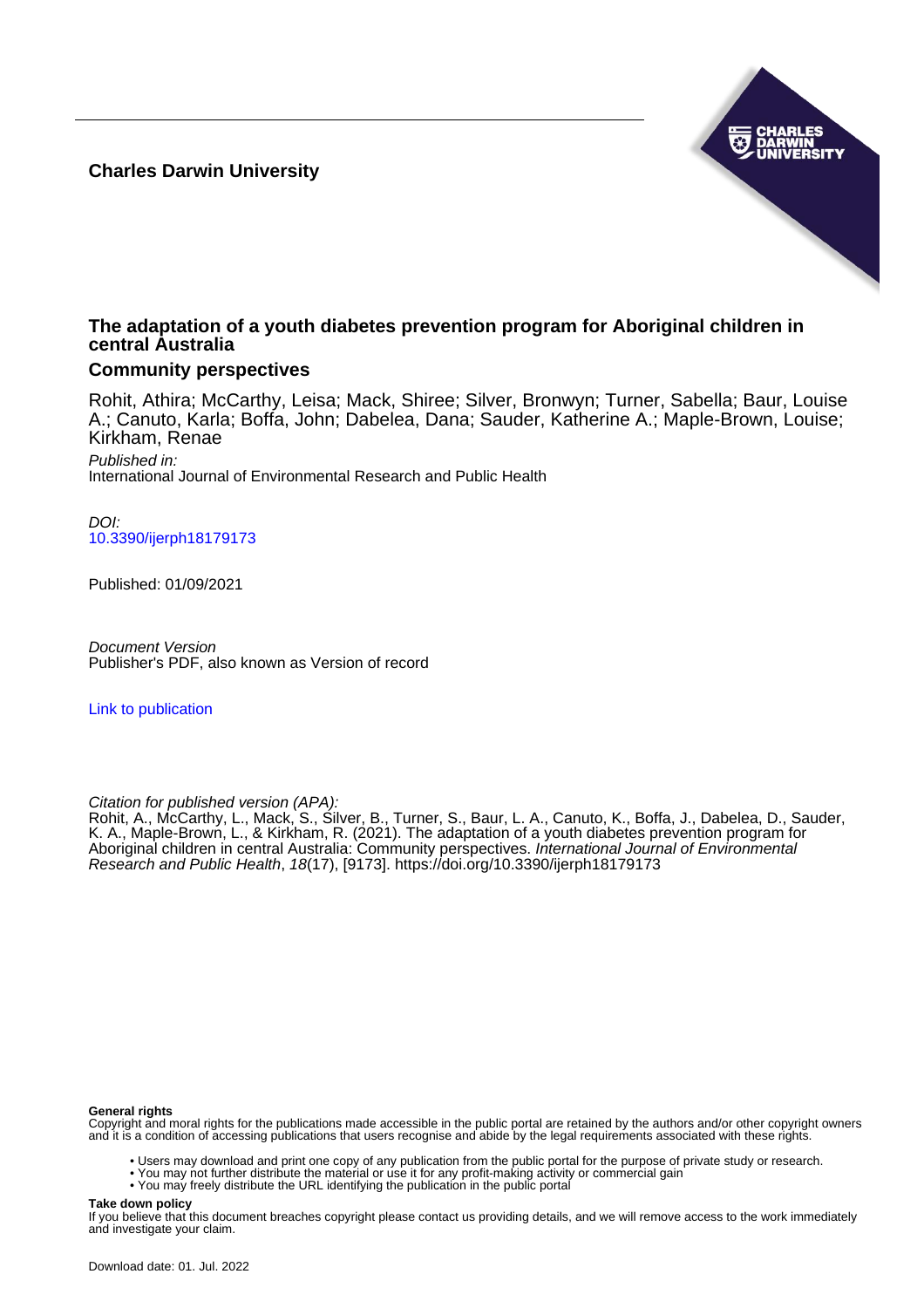



# *Article* **The Adaptation of a Youth Diabetes Prevention Program for Aboriginal Children in Central Australia: Community Perspectives**

**Athira Rohit <sup>1</sup> , Leisa McCarthy <sup>1</sup> , Shiree Mack <sup>1</sup> , Bronwyn Silver <sup>2</sup> , Sabella Turner <sup>2</sup> , Louise A. Baur <sup>3</sup> , Karla Canuto <sup>4</sup> , John Boffa <sup>2</sup> , Dana Dabelea <sup>5</sup> , Katherine A. Sauder <sup>5</sup> , Louise Maple-Brown 1,6,\* ,† and Renae Kirkham 1,\* ,†**

- <sup>1</sup> Menzies School of Health Research, Charles Darwin University, Casuarina 0810, Australia; athira.rohit@menzies.edu.au (A.R.); leisa.mccarthy@menzies.edu.au (L.M.); shiree.mack@menzies.edu.au (S.M.)
- <sup>2</sup> Aboriginal Community-Controlled Health Organization, Central Australian Aboriginal Congress, Alice Springs 0870, Australia; bronwyn.silver@caac.org.au (B.S.); sabella.turner@caac.org.au (S.T.); john.boffa@caac.org.au (J.B.)
- <sup>3</sup> Child & Adolescent Health, Sydney Medical School, University of Sydney, Sydney 2006, Australia; louise.baur@health.nsw.gov.au
- <sup>4</sup> Wardliparingga Aboriginal Health Equity, South Australian Health and Medical Research Institute, Adelaide 5001, Australia; Karla.Canuto@sahmri.com
- <sup>5</sup> Lifecourse Epidemiology of Adiposity and Diabetes (LEAD) Centre, University of Colorado Anschutz Medical Campus, Aurora, CO 80045, USA; DANA.DABELEA@CUANSCHUTZ.EDU (D.D.); katherine.sauder@cuanschutz.edu (K.A.S.)
- <sup>6</sup> Department of Endocrinology, Royal Darwin Hospital, Darwin 0810, Australia
- **\*** Correspondence: louise.maple-brown@menzies.edu.au (L.M.-B.); renae.kirkham@menzies.edu.au (R.K.)
- † These authors contributed equally.

**Abstract:** This study reports on integrating community perspectives to adapt a family-focused, culturally appropriate behavioural intervention program to prevent diabetes among Aboriginal children (6–11 years) in Central Australia. A participatory action research approach was used to engage a range of service providers, cultural advisors, and family groups. Appropriateness, acceptability, content, and delivery of a prevention program within the Central Australian context were discussed through a series of workshops with twenty-five service providers and seven family groups separately. The data obtained were deductively coded for thematic analysis. Main findings included: (i) the strong need for a diabetes prevention program that is community owned, (ii) a flexible and culturally appropriate program delivered by upskilling community members as program facilitators, and (iii) consideration of social and environmental factors when implementing the program. It is recommended that a trial of the adapted prevention program for effectiveness and implementation is led by an Aboriginal community-controlled health service.

**Keywords:** indigenous health and wellbeing; community consultation; prevention

# **1. Introduction**

T2DM and obesity in children and adolescents are escalating global concerns [\[1\]](#page-12-0). Obesity is a key risk factor for T2DM, with other contributing factors observed including intergenerational factors (maternal overweight/obesity and in utero exposure to hyperglycaemia) as well as social determinants of health [\[2–](#page-12-1)[5\]](#page-12-2). In Australia, the incidence rates of T2DM are 18 times higher among Aboriginal and Torres Strait Islander children and adolescents compared to non-Aboriginal youth [\[6](#page-12-3)[–8\]](#page-12-4). The recent national Aboriginal and Torres Strait Islander Health Survey reports a significant rise in the proportion of children aged 2–14 years old affected by overweight or obesity from 30% in 2012–2013 [\[9\]](#page-12-5) to 37% in 2018–2019 [\[10\]](#page-12-6). Along with the identified risk factors, these high differences in the



**Citation:** Rohit, A.; McCarthy, L.; Mack, S.; Silver, B.; Turner, S.; Baur, L.A.; Canuto, K.; Boffa, J.; Dabelea, D.; Sauder, K.A.; et al. The Adaptation of a Youth Diabetes Prevention Program for Aboriginal Children in Central Australia: Community Perspectives. *Int. J. Environ. Res. Public Health* **2021**, *18*, 9173. [https://doi.org/10.3390/](https://doi.org/10.3390/ijerph18179173) [ijerph18179173](https://doi.org/10.3390/ijerph18179173)

Academic Editor: Paul B. Tchounwou

Received: 29 June 2021 Accepted: 27 August 2021 Published: 31 August 2021

**Publisher's Note:** MDPI stays neutral with regard to jurisdictional claims in published maps and institutional affiliations.



**Copyright:** © 2021 by the authors. Licensee MDPI, Basel, Switzerland. This article is an open access article distributed under the terms and conditions of the Creative Commons Attribution (CC BY) license (https:/[/](https://creativecommons.org/licenses/by/4.0/) [creativecommons.org/licenses/by/](https://creativecommons.org/licenses/by/4.0/) 4.0/).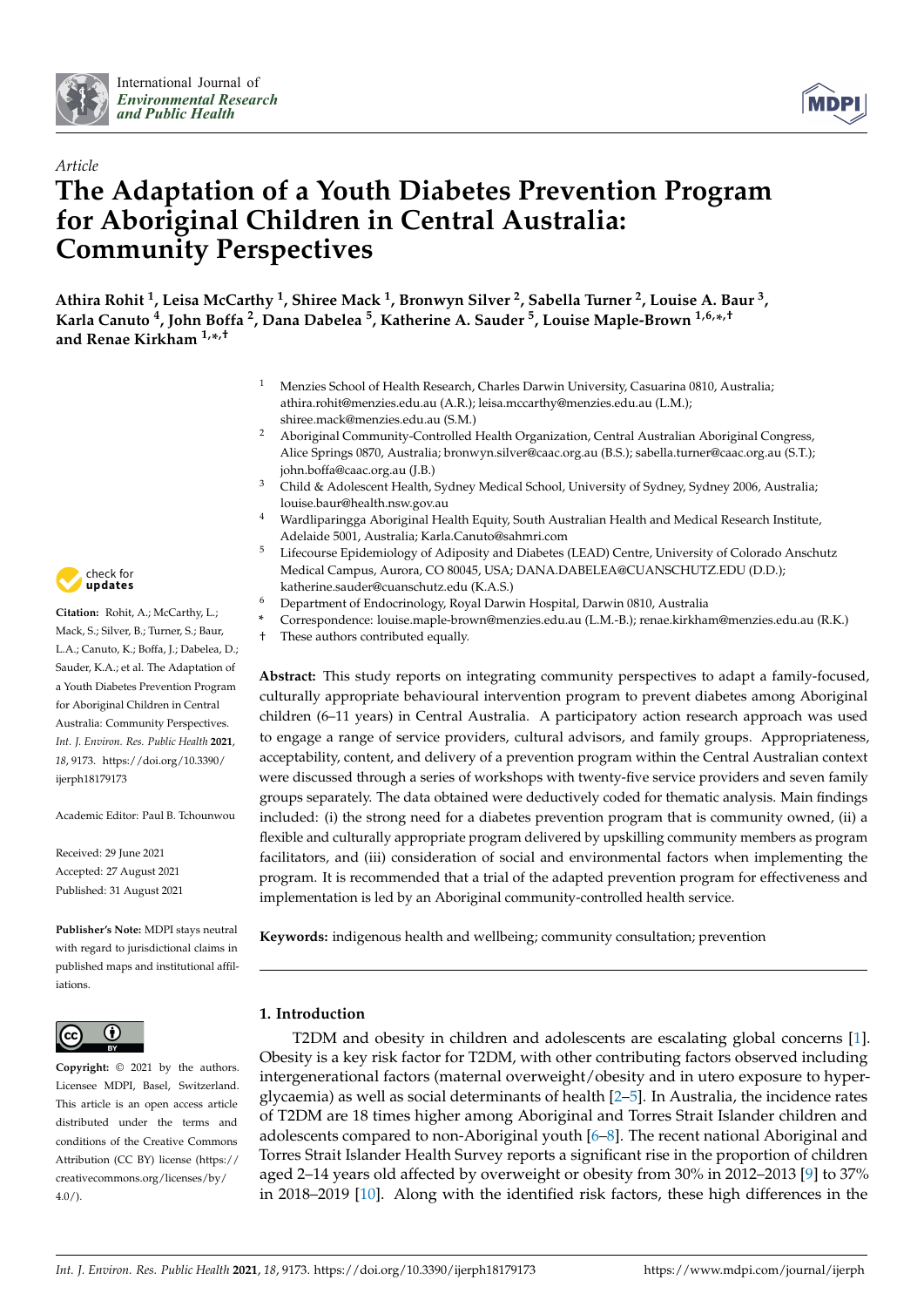incidence rates of T2DM in Aboriginal and Torres Strait Islander youth need to be placed within the context of continuing intergenerational impacts of colonization [\[11](#page-12-7)[,12\]](#page-12-8) and the existing social determinants of health such as lack of access to affordable food choices and food insecurity experienced by the Aboriginal and Torres Strait Islander people living in remote communities [\[13–](#page-12-9)[15\]](#page-12-10). Over centuries, the Aboriginal and Torres Strait Islander people in Australia have shown incredible strengths and resilience through their strong connections to language, culture and land [\[16\]](#page-12-11). Colonization has significantly impacted these connections experienced by Aboriginal and Torres Strait Islander people through loss of land, language and culture; significant poverty; intergenerational trauma; and a heavy burden of chronic conditions including T2D and obesity [\[11,](#page-12-7)[12\]](#page-12-8).

Prevention is critical to breaking the intergenerational cycle of metabolic risk and early intervention is crucial for effective outcomes [\[7\]](#page-12-12). The Lancet commission for adolescent health and wellbeing [\[17\]](#page-12-13) recommends substantial investments in health care and prevention approaches to tackle the escalating incidence of youth-onset chronic conditions including obesity and T2DM. Engaging communities in the design of such prevention programs is equally critical [\[7](#page-12-12)[,16](#page-12-11)[,18\]](#page-12-14). Incorporation of independent community consultations ensures the program design is aligned with respective community priorities [\[16,](#page-12-11)[18\]](#page-12-14).

International evidence suggests that youth obesity rates track from 6–7 years of age into adulthood [\[19](#page-12-15)[–21\]](#page-13-0). The key benefits of targeting this age group include greater potential for changing health behaviours before they are well-established and before metabolic changes of puberty [\[19–](#page-12-15)[21\]](#page-13-0). Obesity prevention programs among First Nations children have had limited success globally [\[22](#page-13-1)[–24\]](#page-13-2) due to several factors including difficulty retaining program participants [\[24\]](#page-13-2), lack of culturally appropriate venues and resources [\[22\]](#page-13-1), and limited opportunities for partnership with communities [\[24\]](#page-13-2). Several school-based obesity preventions and/or management programs among American and Canadian First Nations communities have reported no change in body mass index or related risk factors among primary school aged children [\[22,](#page-13-1)[23\]](#page-13-3). Lack of intense or sustained intervention programs was listed as a barrier in reporting zero change in body mass index (BMI). A novel home-based intervention for New Zealand children and adolescents aged 5–16 years, including 47% Māori participants, could not maintain sustained participation in the multidisciplinary intervention program (15% compared to 57% among New Zealand European participants) [\[24\]](#page-13-2). The program included a series of information sessions delivered by a physical activity coordinator, dietitian, and psychologist. To maintain sustained participation of Māori participants, the New Zealand study recommended Māori world views be incorporated into future interventions, with practical suggestions including use of culturally appropriate venues, and appropriate community consultations [\[24\]](#page-13-2). Similarly, in Australia, adaptations of obesity prevention programs for Aboriginal children have highlighted strength-based approaches including the need for culturally appropriate program content and delivery mode [\[25\]](#page-13-4), to establish genuine partnerships with participating communities, [\[26\]](#page-13-5), accommodate Aboriginal world views, and suitable evaluation frameworks prior to program implementation [\[27\]](#page-13-6).

Clearly, there is a need for relevant and culturally appropriate prevention programs in Australia. The Tribal Turning Point (TTP), a behavioural intervention program, incorporated those strength-based characteristics and had been successfully implemented as a pilot program with American First Nations youth aged 7–10 years with overweight/obesity. It was adapted from the national Diabetes Prevention Program in the United States [\[28,](#page-13-7)[29\]](#page-13-8). Key strategies of this program for this population group included (i) strong partnerships with communities, (ii) family-focused intervention (active participation of at least one caregiver and inclusion of siblings), (iii) age and culturally appropriate adaptation of the Diabetes Prevention Program [\[29\]](#page-13-8), and (iv) high acceptability among participating families [\[21\]](#page-13-0). Other key characteristics of the TTP program are summarized in Table [1.](#page-3-0) The pilot study reported a significant reduction in body mass index z-score, with 84% intervention attendance and 97% retention over 8 months [\[21\]](#page-13-0).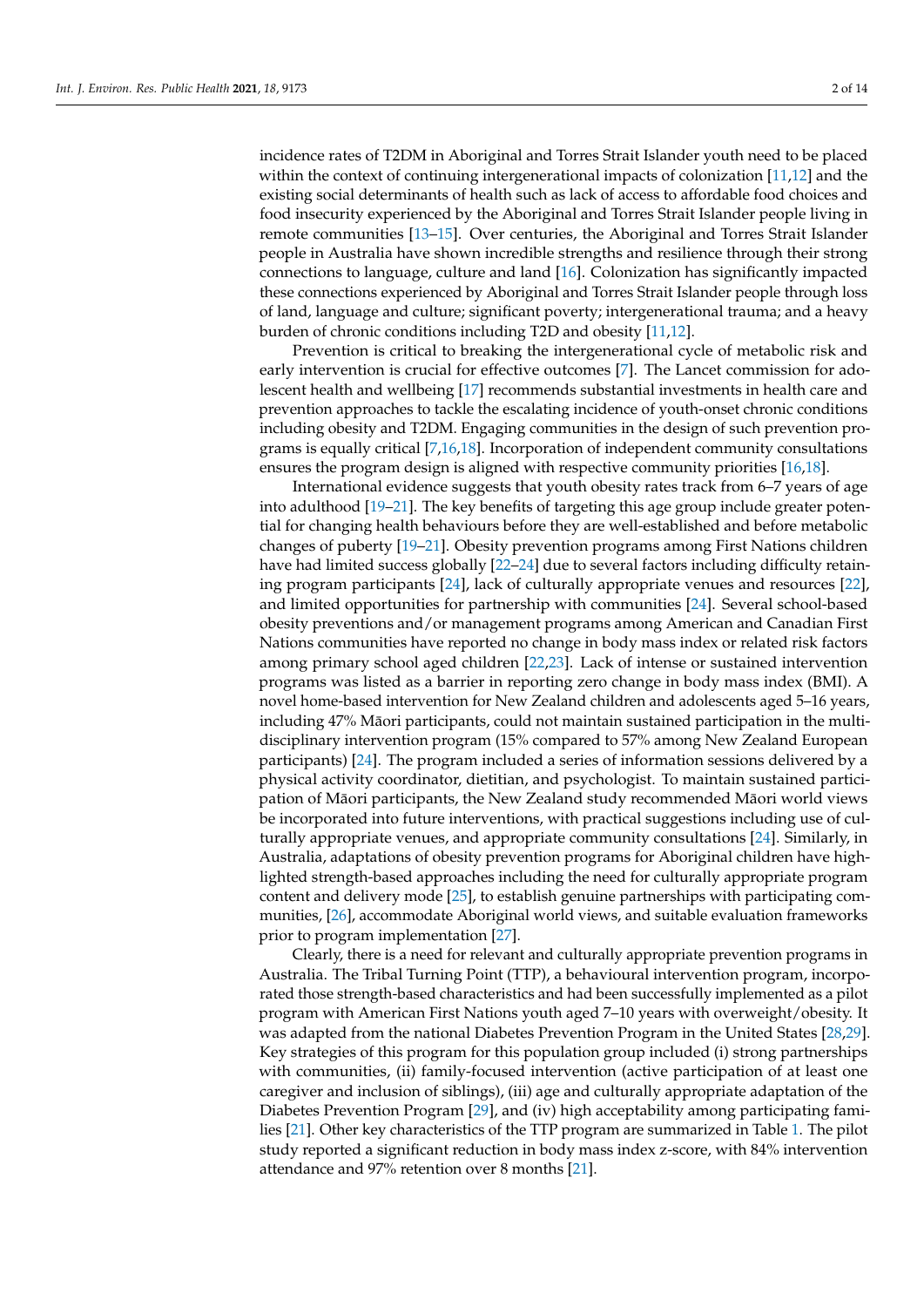<span id="page-3-0"></span>

| Ownership                      | Research Team Had Ownership of the TTP Program                                                                                                                                                                                                                                                                                                                                                                                                                                                      |
|--------------------------------|-----------------------------------------------------------------------------------------------------------------------------------------------------------------------------------------------------------------------------------------------------------------------------------------------------------------------------------------------------------------------------------------------------------------------------------------------------------------------------------------------------|
| Facilitators                   | The program was delivered by local people, referred to as 'health coaches', who were members of the<br>tribe, or non-Natives integrated to the tribe.                                                                                                                                                                                                                                                                                                                                               |
| Incentives                     | The TTP program offered incentives for participants to encourage attendance and meeting weekly<br>behavioural goals.                                                                                                                                                                                                                                                                                                                                                                                |
| Formative work                 | The mode of delivery and curriculum was informed by community consultations including First Nations<br>American youth and parents. Engagement strategies, cultural appropriateness, resources required for the<br>program were discussed through focus groups and workshops.                                                                                                                                                                                                                        |
| Program layout<br>and delivery | Ten group sessions with three motivational individual family sessions over 4 months. An additional<br>'booster program' including two group sessions and two motivational interviews session were provided<br>after the core program delivery over 4 months.                                                                                                                                                                                                                                        |
| Program location               | The session frequency was weekly, and duration was approximately two hours per session.<br>The program was delivered usually at a community hall or easily accessible location determined by each<br>state/community.                                                                                                                                                                                                                                                                               |
| Program sessions               | Designed for children and attended by the child and one parent or caregiver.<br>Sessions included 45 min fun physical activity, food preparation, cultural activities, interactive learning,<br>parent information (parenting, nutrition and health) and a group meal.<br>The motivational sessions explored the health and behavioural goals discussed at group sessions,<br>individualized for each family.                                                                                       |
| Program content                | Group sessions covered key messages such as ideal serves of vegetables and fruits, restricted screening<br>time and recommended time for physical activity.<br>The motivational interview sessions explored the health as well as goals developed from the group<br>sessions with each family separately as individual sessions.<br>Booster/revision sessions were held to recap key messages delivered through the program as well as to<br>provide tips strategies to sustain the healthy habits. |

**Table 1.** Key characteristics of the original Tribal Turning Point program.

In 2018, the Diabetes across the Lifecourse Northern Australia Partnership's (Partnership) Aboriginal and Torres Strait Islander Advisory Group set the importance of community-based initiatives to prevent youth-onset obesity and diabetes as a priority [\[30\]](#page-13-9). This priority was set in order to address the issue of increasing rates of youth-onset obesity and diabetes among the Aboriginal children. The current study was initiated in response to the priority and aimed to adapt the TTP program to develop a family-focused, culturally appropriate behavioural intervention program relevant for Aboriginal children in Central Australia. Key strengths of this proposed program include established, strong relationships between researchers, practitioners and communities in Central Australia (key partners have been working together for over fifteen years) and community leadership by Central Australian Aboriginal Congress (Congress), one of the most experienced Aboriginal primary health care services and a national leader in improving health outcomes for all Aboriginal people [\[31\]](#page-13-10).

#### **2. Materials and Methods**

#### *2.1. Reflexivity*

Authors A.R. (PhD in Health Sciences), S.M. (Certificate II in community-based research) and R.K. (PhD in Public Health) conducted interviews and focus groups with a range of service providers and family groups in an urban setting in Central Australia. S.M. is a local Aboriginal woman, with experience in community consultation and Aboriginal social and emotional wellbeing. Being a local community member, S.M. was passionate about the proposed diabetes prevention program and her involvement was instrumental in providing a safe space for families and other community members to share their views and stories. R.K. is a non-Aboriginal social scientist with ten years' experience in applying qualitative research methods in Aboriginal and Torres Strait Islander health research. A.R. is a non-Aboriginal researcher who managed this project under the supervision of R.K. A.R. was raised with an Indian cultural background, has expertise in conducting interviews in remote community settings and has five years' experience in managing research projects.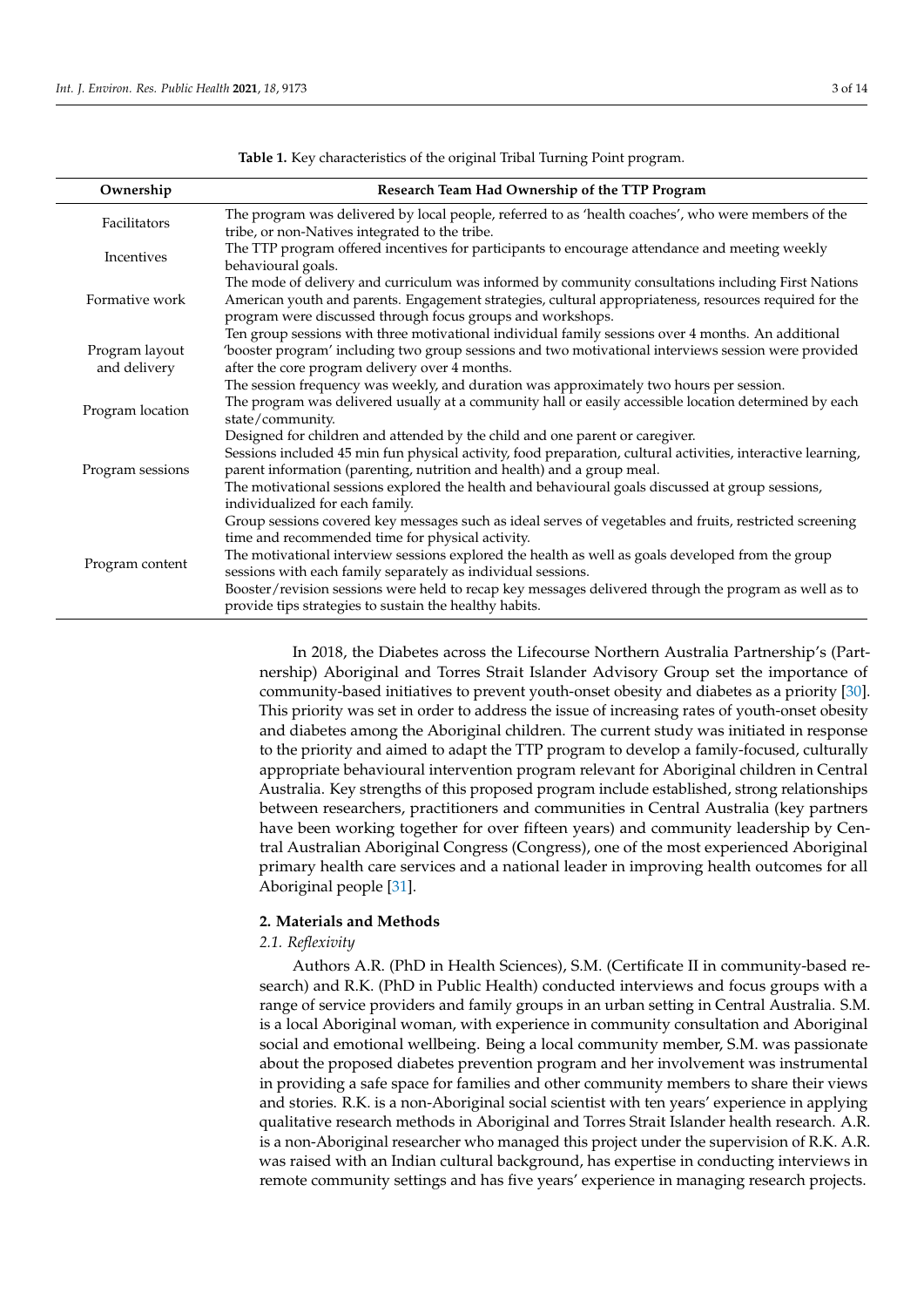# *2.2. Study Setting*

Central Australia covers 65% of the total Northern Territory (NT) of Australia. The estimated resident population in Central Australia as of 2019 was 38,728, and 35% of the population was Aboriginal and Torres Strait Islander peoples [\[32](#page-13-11)[,33\]](#page-13-12). Almost 60% of the Central Australian population resides in a major township called Alice Springs where the current community consultations were conducted.

## *2.3. Study Design*

A qualitative participatory action research methodology [\[34\]](#page-13-13) was employed to obtain in-depth insight from key stakeholders and families to inform the program adaptation. A quality appraisal tool named CREATE [\[35\]](#page-13-14) was used as a framework to report key elements of the current study through an Aboriginal and Torres Strait Islander cultural lens (please see Table [2\)](#page-4-0).

| Table 2. Aboriginal and Torres Strait Islander quality appraisal tool (CREATE). |  |  |
|---------------------------------------------------------------------------------|--|--|
|                                                                                 |  |  |

<span id="page-4-0"></span>

| Questions                                                                                                                                                                                          | Yes/Partially/No | <b>Justification</b>                                                                                                                                                                                                                                                                                                                                                                                                                                                                                                                                                                                                                                                                                                                                                                                                                                                           |
|----------------------------------------------------------------------------------------------------------------------------------------------------------------------------------------------------|------------------|--------------------------------------------------------------------------------------------------------------------------------------------------------------------------------------------------------------------------------------------------------------------------------------------------------------------------------------------------------------------------------------------------------------------------------------------------------------------------------------------------------------------------------------------------------------------------------------------------------------------------------------------------------------------------------------------------------------------------------------------------------------------------------------------------------------------------------------------------------------------------------|
| Did the research respond to a<br>need or priority determined by<br>the community?                                                                                                                  | Yes              | The study is in response to a priority set by the Aboriginal and Torres Strait<br>Islander Advisory Group and the Clinical Reference Group of the Diabetes<br>across Lifecourse Northern Australia Partnership (Partnership).<br>The study integrated community perspectives to adapt a behavioural                                                                                                                                                                                                                                                                                                                                                                                                                                                                                                                                                                            |
| Was community consultation<br>and engagement<br>appropriately inclusive?                                                                                                                           | Yes              | intervention program to prevent diabetes among Aboriginal children in<br>Central Australia. Aboriginal family groups, a range of health service<br>providers, school teachers, and cultural advisors from the community were<br>engaged via workshops and focus groups for consultation. There was also<br>ongoing engagement between the employed local community researcher<br>(S.M.) and the community due to the connections and relationships of the<br>researcher with the community.                                                                                                                                                                                                                                                                                                                                                                                    |
| Did the research have<br>Aboriginal and Torres Strait<br>Islander research leadership?                                                                                                             | Yes              | The study funding application was co-led by a senior Aboriginal researcher<br>(L.M.). Data collection and data interpretation were co-led by Aboriginal<br>researchers L.M. and S.M. Aboriginal researchers S.T. and K.C. were<br>members of the working groups that oversaw community consultations and<br>resource development process for the adapted intervention program.<br>The study is nested within the governance of the Diabetes across Lifecourse<br>Northern Australia Partnership, a partnership between researchers, policy                                                                                                                                                                                                                                                                                                                                     |
| Did the research have<br>Aboriginal and Torres Strait<br>Islander governance?                                                                                                                      | Yes              | makers and health services, including Aboriginal community-controlled<br>health services. The Partnership's Aboriginal and Torres Strait Islander<br>Advisory Group (represented by S.M.) advised on research priorities,<br>community engagement and ensures that research is conducted in a<br>culturally safe manner. In addition, a cultural reference group was formed to<br>oversee the cultural aspects and language used in developing the adapted<br>program manual. Terms of Reference for the cultural reference group were<br>developed where regular meeting times and duration were agreed by<br>all members.                                                                                                                                                                                                                                                    |
| Were local community protocols<br>respected and followed?                                                                                                                                          | Yes              | Local community protocols were respected and followed under the guidance<br>of the cultural reference groups led by local community health researchers<br>(L.M., S.M.) and cultural advisors (S.T.).                                                                                                                                                                                                                                                                                                                                                                                                                                                                                                                                                                                                                                                                           |
| Did the researchers negotiate<br>agreements in regard to rights<br>of access to Aboriginal and<br>Torres Strait Islander peoples'<br>existing intellectual and<br>cultural property?               | Yes              | The rights of access to Aboriginal and Torres Strait Islander peoples' existing<br>intellectual and cultural property are emphasized in each of the community<br>consultation and engagement sessions, and also individually with<br>participants through the informed consent process.                                                                                                                                                                                                                                                                                                                                                                                                                                                                                                                                                                                        |
| Did the researchers negotiate<br>agreements to protect<br>Aboriginal and Torres Strait<br>Islander peoples' ownership of<br>intellectual and cultural<br>property created through<br>the research? | Yes              | As stated in the study ethics document, to protect Aboriginal and Torres<br>Strait Islander peoples' ownership of intellectual and cultural property, the<br>Aboriginal and Torres Strait Islander Researchers and the Partnership's<br>Aboriginal and Torres Strait Islander Advisory Group are consulted on what<br>information is and is not appropriate for publication. All data are<br>de-identified to protect all participants. The Aboriginal and Torres Strait<br>Islander Advisory Group and the working groups specifically formed for the<br>current project will guide appropriate processes in the event any<br>unforeseeable event in relation to intellectual property occurs. Cultural<br>property shared by the families will remain that of each individual family<br>and if used to inform the study outcome, permission will be sought<br>for inclusion. |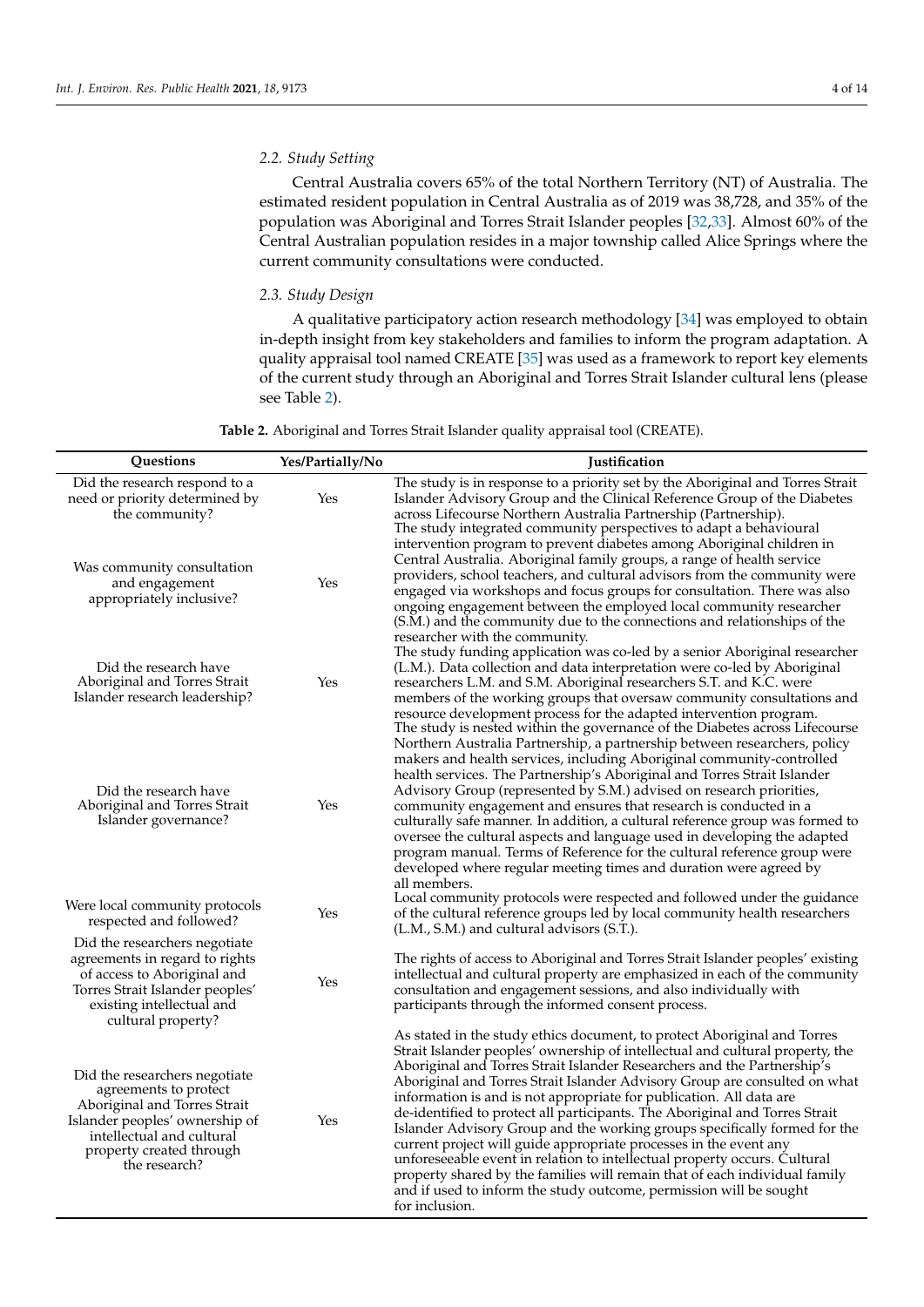| Questions                                                                                                                                                                      | Yes/Partially/No                            | <b>Iustification</b>                                                                                                                                                                                                                                                                                                                                                                                                                                                                                                                                                                                |
|--------------------------------------------------------------------------------------------------------------------------------------------------------------------------------|---------------------------------------------|-----------------------------------------------------------------------------------------------------------------------------------------------------------------------------------------------------------------------------------------------------------------------------------------------------------------------------------------------------------------------------------------------------------------------------------------------------------------------------------------------------------------------------------------------------------------------------------------------------|
| Did Aboriginal and Torres Strait<br>Islander peoples and<br>communities have control over<br>the collection and management<br>of research materials?                           | Yes                                         | The study was designed in a systematic manner (refer to Methods section)<br>where timely progress of the adapted program was fed back to Aboriginal<br>families and community members for their ongoing input on the adapted<br>program's design and resource development. We are committed to ensuring<br>full understanding of the research by participants and communities through<br>employment of a local Aboriginal community member to discuss<br>recruitment and the consent process with each individual participant.                                                                      |
| Was the research guided by an<br>Indigenous research paradigm?                                                                                                                 | Yes                                         | As stated under the 'data analysis' section, an Aboriginal cultural lens was<br>adopted by prioritizing Aboriginal voices throughout the analysis and<br>interpretation process by all researchers. All key Aboriginal and Torres Strait<br>Islander stakeholders and Aboriginal and Torres Strait Islander researchers<br>have been included as co-authors in publications. This has enabled<br>Aboriginal values and perspectives to contribute to interpretation of the<br>study findings.                                                                                                       |
| Does the research take a<br>strengths-based approach,<br>acknowledging and moving<br>beyond practices that have<br>harmed Aboriginal and Torres<br>Strait peoples in the past? | Yes                                         | The current study acknowledges the gap in previous and existing obesity<br>prevention programs for Aboriginal children. The current study employs a<br>strengths-based approach to establish genuine partnerships with<br>participating communities and to accommodate Aboriginal world views and<br>suitable evaluation frameworks prior to implementing the<br>prevention program.                                                                                                                                                                                                                |
| Did the researchers plan and<br>translate the findings into<br>sustainable changes in policy<br>and/or practice?                                                               | Yes-planned<br>Partially for<br>translation | The researchers planned translation from the inception of this study. This<br>included partnership with organizations who are implementation and/or<br>translation partners in this work-Congress, NT Health and NT Educations<br>departments. The current study is informing the adaptation of a behavioural<br>intervention program. A trial of the adapted program has the potential to<br>translate the findings into policy or practice changes. The researchers have<br>submitted applications to fund the trial of assessment of effectiveness and<br>implementation of the adapted program. |
| Did the research benefit the<br>participants and Aboriginal and<br><b>Torres Strait</b><br>Islander communities?                                                               | Yes                                         | The project aims to improve the well-being of Aboriginal and Torres Strait<br>Islander peoples by reducing risk of diabetes andheart disease in children<br>who are at high risk for these chronic conditions. Another key benefit of the<br>project is in harnessing multi-industry expertise in building and maintaining<br>collaborative relationships for delivery and sustainability of the project<br>beyond the research.                                                                                                                                                                    |

**Table 2.** *Cont.*

Key stakeholders were identified through the Partnership and included: health partners in Central Australia, including the Central Australian Aboriginal Congress (Congress), an Aboriginal Community Controlled Health Service, non-health Aboriginal communitycontrolled organizations, non-government and government organizations. Aboriginal families with children aged 6–11 years living in Alice Springs were identified through Congress in Central Australia and a local community health researcher (S.M.). S.M. and R.K. conducted preliminary consultations with family groups and service providers who participated in the study.

Ethics approval was obtained by the Central Australian Human Research Ethics Committee (CA-19-3343). Other approvals from Congress, Central Australian Health Services, other Primary Health Care services and the Northern Territory Department of Education were obtained prior to commencing the project. Participants were approached by S.M. or A.R. either by email, telephone, or face-to-face contact. Interviews or workshops with stakeholder participants occurred at participants' workplaces and focus groups with Aboriginal families and Elders occurred in an open public space (community centre, park, etc.). All participants were provided with a participant information sheet and a verbal explanation regarding the project. With verbal and written consent from each participant, all interviews or workshops were audio recorded.

Data collection occurred in three stages. Stage one involved engaging service partners and families to assess the suitability of the intervention including program content and structure. Six two-hour workshops and two one-hour workshops were conducted among service providers and families, respectively. Stage two established working groups that involved representatives from the community, service providers and researchers. A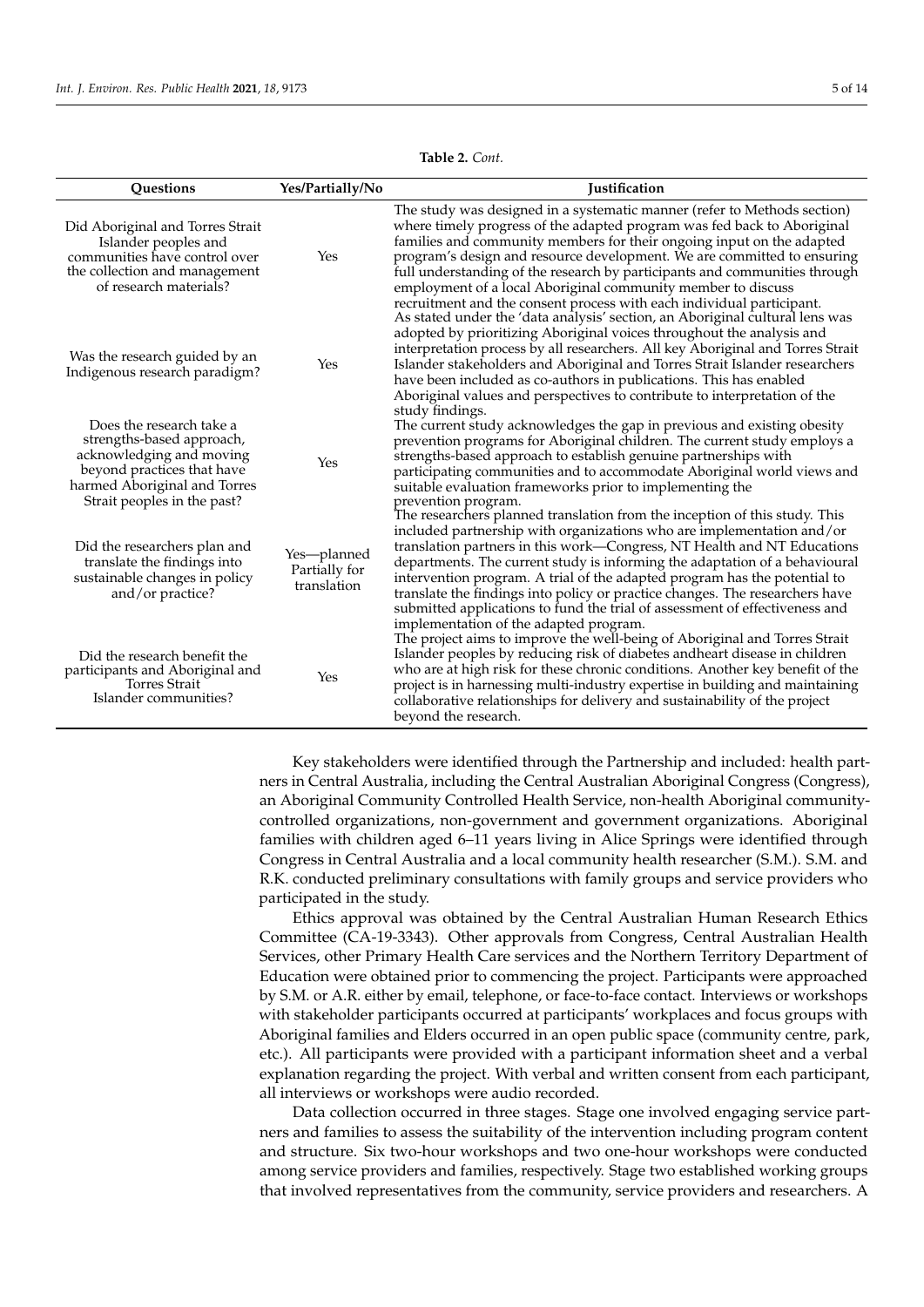technical reference group was formed to oversee the community consultations, revision of the program content and provide governance for implementation and monitoring of the revised and adapted TTP program. A dietitian working group was formed for nutritionand diabetes-related content expertise. A cultural reference group was formed to oversee the cultural aspects and language used in the program. Terms of Reference for the technical reference group, dietitians working group and cultural reference group were developed where regular meeting times and duration were agreed by all members. Stage three focused on the practical supports, such as staff training, required to trial the intervention. Five workshops were undertaken with service providers and families separately to explore revised content, delivery mode, training modules for health coaches and realistic time frames.

#### *2.4. Data Analysis*

All researchers undertook data analysis and interpretation using an Aboriginal cultural lens to ensure that Aboriginal voices were prioritised [\[36\]](#page-13-15). Audio recordings from the consultation workshops were transcribed by an external provider and uploaded into NVivo (Version 11) software for data management and coding. A.R. completed the initial coding, which was cross-checked by S.M. and R.K. To further ensure transparency and accuracy of data interpretation, results from preliminary coding were presented back to service providers and families. Following this, a round of in-depth deductive coding was executed by A.R. and common themes identified.

#### **3. Results**

Eleven workshops with twenty-five service providers and three workshops with seven family groups were conducted (*n* = 38) across three stages of consultation. Characteristics of study participants are included in Table [3.](#page-6-0) The average time duration of workshops and focus groups was one hour. Major themes that emerged from the deductive coding of the consultation transcripts are outlined and compared with the key characteristics (Table [1\)](#page-3-0) of the original TTP program below.

<span id="page-6-0"></span>

| Role/Occupation                                | Number | <b>Aboriginal or Torres Strait</b><br><b>Islander People</b> | <b>Females</b> |
|------------------------------------------------|--------|--------------------------------------------------------------|----------------|
| Health promotion officers                      |        |                                                              |                |
| Community engagement officers                  |        |                                                              |                |
| Paediatricians                                 |        |                                                              |                |
| Child health nurses                            |        |                                                              |                |
| Dietitians                                     |        |                                                              |                |
| Diabetes educator                              |        |                                                              |                |
| Podiatrist                                     |        |                                                              |                |
| Physical education teacher                     |        |                                                              |                |
| Teaching and learning officer                  |        |                                                              |                |
| Cultural advisors                              |        |                                                              |                |
| Elder                                          |        |                                                              |                |
| Parents/caregivers of children aged 5-10 years |        |                                                              |                |
| Total                                          | 38     |                                                              | 28             |

**Table 3.** Description of individuals who participated in program consultation.

# *3.1. A Community Owned Prevention Program*

From our consultations with community members and service providers, a diabetes prevention program targeting children and early adolescents was identified as an important priority in Central Australia. As described by an Aboriginal Elder, "This type of program would be a good idea for Central Australia."

The preventive nature of the program was identified as a key priority:

 $\ldots$  it is very important for our children. We want them to be happy, to live happy, healthy lives. This [program] is very important because we got to try to hammer down our disease. It can be prevented early"—Aboriginal participant, Cultural advisor.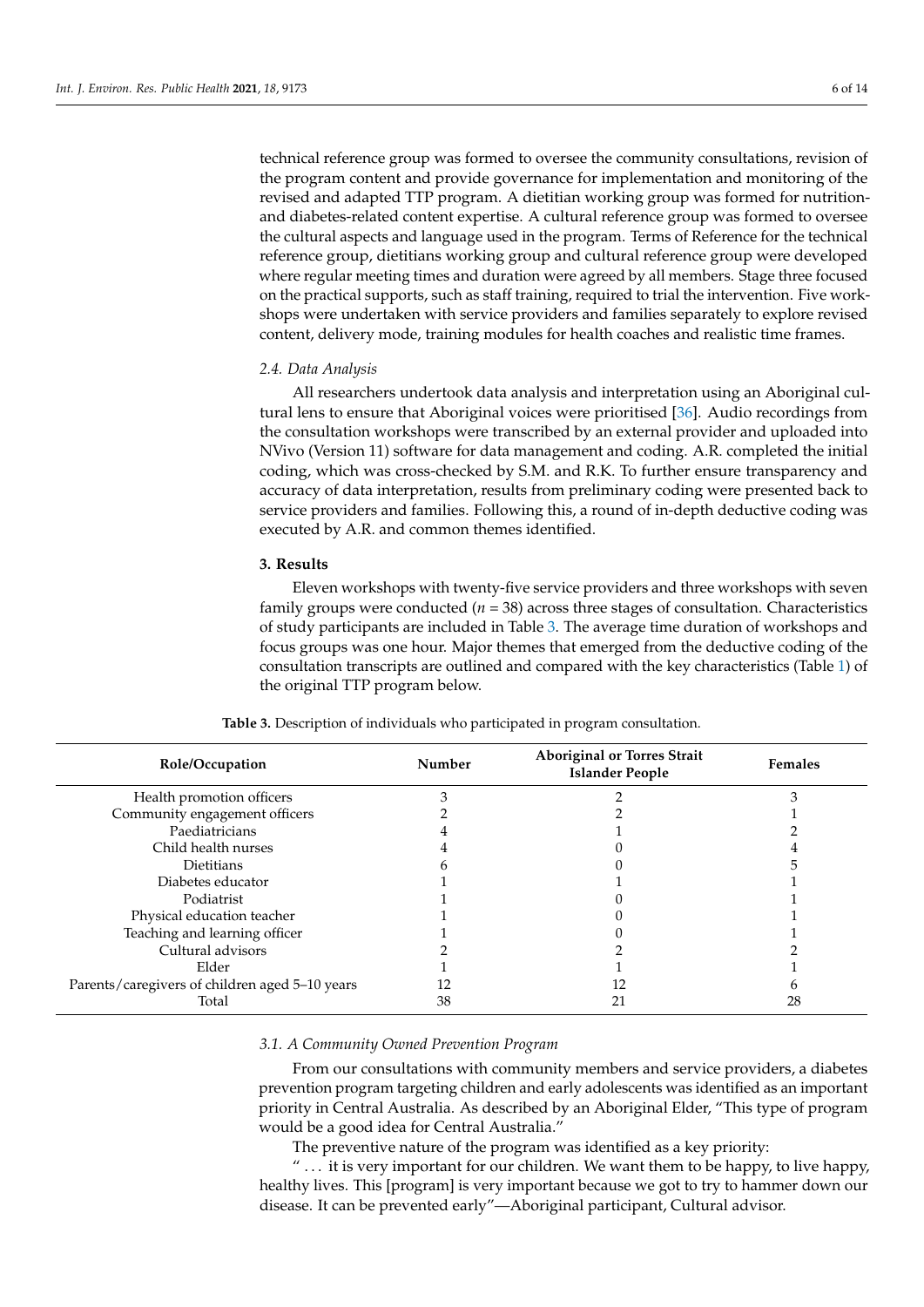All participants unanimously suggested that an adapted program needs true representation from the local community. The importance of "getting elders from each community on board" with the program and the significance of "Congress [a local communitycontrolled organization] guiding the program" was highlighted. It was also recommended that the program needs to be owned and delivered by the local community members. As described by a parent, "I think people would engage more if they related to the person. So, definitely a local person"—Aboriginal participant, Parent. The significance of program evaluation was highlighted by the cultural advisors and indicated that "the program needs to be very strong, and it needs to make sure that is reflected and there is a review process" . . . "the review needs to be a very methodical, not rushed".

#### *3.2. Local Facilitators Trained for Each Community*

Participants suggested that local people from the community, such as Aboriginal Health Practitioners, need to be upskilled for delivering the program along with ongoing support from multiple health care professionals such as dietitians and diabetes educators. As iterated by an Aboriginal Health Promotion Officer, "you need that facilitator to be trained in various things, you know, the nutrition area and then you also get them crossculturally trained that they'd be able to deliver culturally appropriately".

Participants emphasized that training is important for local facilitators to build their skills and capacity in delivering the program. In addition, as quoted by a participating Aboriginal cultural advisor, facilitators need to have "previous facilitation skills and be ... able to go in workshops, being able to be very organized, be able to plan, have planning skills, and good ability to public speaking".

Participants also highlighted several considerations to enhance the sustainability of the program. These included male and female facilitators, appropriate remuneration of facilitators and that they are represented as champions of the community to promote engagement. Aboriginal Health Practitioners, Aboriginal Liaison Officers, Aboriginal Education Officers and outreach health workers were suggested as being appropriate facilitators. Another suggestion by a non-Aboriginal Dietitian participant was to "get young [facilitators . . . like that big brother sort of approach, as in you're more likely to get engaged when [buddying] young children with young adolescents."

It was also suggested that a program manager would be required to provide centralised support for facilitators:

"I really think [facilitators], need to be well supported. If they're senior staff members . . . they should be able to work independently obviously with some autonomy, but also have the backing and the guidance of a senior person"—Aboriginal participant, Cultural advisor.

#### *3.3. Incentives Are Good for Positive Engagement*

An incentive system for program participants was suggested by both service providers and community members as important for promoting ongoing encouragement for attendance, participation, and weekly goal attainment. A recommendation was that incentive items could promote healthy eating and physical activity, such as gift cards for sporting centres. As suggested by one Aboriginal participant (Parent), "The sports equipment's a good one."

#### *3.4. A Flexible and Culturally Appropriate Program*

Engaging the whole family was noted as a major strength of the program by family participants. An Aboriginal parent participant recommended that "the program needs to be flexible and dynamic" to enable any carer of the family to attend the program along with the child. Practical recommendations "about having something there [in the program] to assist the carers, parents, nannas" were highlighted by another Aboriginal parent participant. A common recommendation was to provide transport for families to and from the program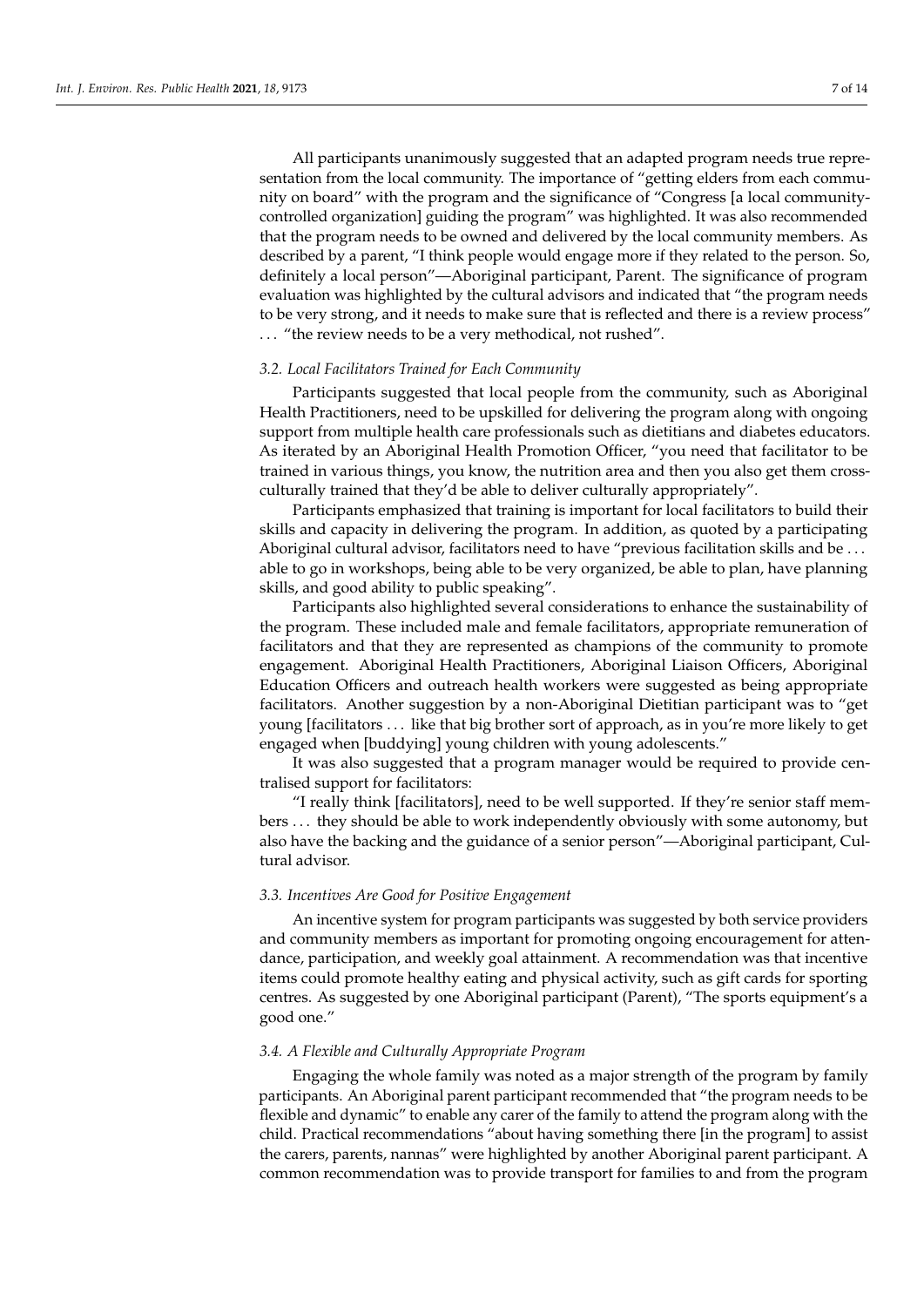location and was highlighted by an Aboriginal Elder participant that "this [transport] is the best way to support them [carers]".

Another important consideration for the program is being flexible, as families have commitments and competing priorities that may impede their ability to attend the program regularly. This was well reflected by the Aboriginal Cultural advisor participant, " . . . we have a lot of interactions, we have sorry business (Rituals observed during a period of mourning by the Aboriginal and Torres Strait Islander peoples. This time involves responsibilities and obligations to attend funerals and participate in other cultural events, activities or ceremonies with the community. An Aboriginal and Torres Strait Islander community may also conduct Sorry Business if a family or community member is ill or imprisoned, or to mourn the loss of cultural connection to the land (e.g., if a native title application is lost), which can be as painful as the loss of a loved one. [https://www.](https://www.supportingcarers.snaicc.org.au/connecting-to-culture/sorry-business/) [supportingcarers.snaicc.org.au/connecting-to-culture/sorry-business/](https://www.supportingcarers.snaicc.org.au/connecting-to-culture/sorry-business/) (accessed on 21 May  $2021) \ldots$  we have all these things to go to, like ceremonial leaves and we have women's lore meeting and men's business."

Several suggestions were raised by the participants to address long term attendance and continuous commitment of families to the whole program. Kinship (The kinship system is a system of Aboriginal social organisation and family relationships across Central Australia. The kinship system determines how people relate to each other and their roles, responsibilities and obligations in relation to one another, ceremonial business and land. The kinship system determines who marries who, ceremonial relationships, funeral roles and behaviour patterns with other kin [https://www.clc.org.au/articles/info/aboriginal](https://www.clc.org.au/articles/info/aboriginal-kinship)[kinship](https://www.clc.org.au/articles/info/aboriginal-kinship) (accessed on 21 May 2021) structures influence attendance at programs, and as such, should be a consideration when planning and facilitating the program. It was suggested that small groups of participants (2–3 families) might be appropriate to promote program participation and that the best approach for recruitment is to leave it to the comfort and choice of the families. As iterated by an Aboriginal Health Promotion Officer, "We've got to be wary of the kinship, it is very strong in Central Australia. It is better to work individually with the families or . . . get all the families as different groups of families together". Other strategies to enhance youth engagement included setting up youth groups and fun activities outside the program sessions for children attending the program. Participants also suggested breaking down program sessions and/or prioritizing content and delivering as a smaller program. It was also suggested the program be aligned with respective community sports weekends or other youth activities.

There was consensus among participants that weekly program sessions are important to encourage momentum and interest in the program. Several participants suggested primary schools to be an appropriate place for program delivery. Others questioned the inclusiveness or appropriateness of this environment, with concerns that it may not be a place where all parents feel comfortable enough to participate. A few participants suggested that as health clinics work closely with the family, they should deliver the program along with other services. The majority of families and a few health service providers recommended the program be delivered in a place that encourages family participation (such as town camps (There are 43 town camps across the Northern Territory of Australia. They are primarily areas set aside where Aboriginal people live in and around towns and cities. In some areas, the town camps were established in the 1970s and 1980s to provide a place where Aboriginal people visiting from remote areas could stay for short periods. Over time, some people have made the town camp their permanent home and have lived there for over a decade. [https://tfhc.nt.gov.au/housing-and-homelessness/town](https://tfhc.nt.gov.au/housing-and-homelessness/town-camps-and-community-living-areas/town-camps-review)[camps-and-community-living-areas/town-camps-review](https://tfhc.nt.gov.au/housing-and-homelessness/town-camps-and-community-living-areas/town-camps-review) (accessed on 15 June 2021))). In line with this, a non-Aboriginal participant (Dietician) iterated that:

" ... place-based delivery is probably going to be more effective, for example, at a town camp community centre and you had enough participants that were there, or enough people that potentially could participate, you probably will get the family groups if they're around."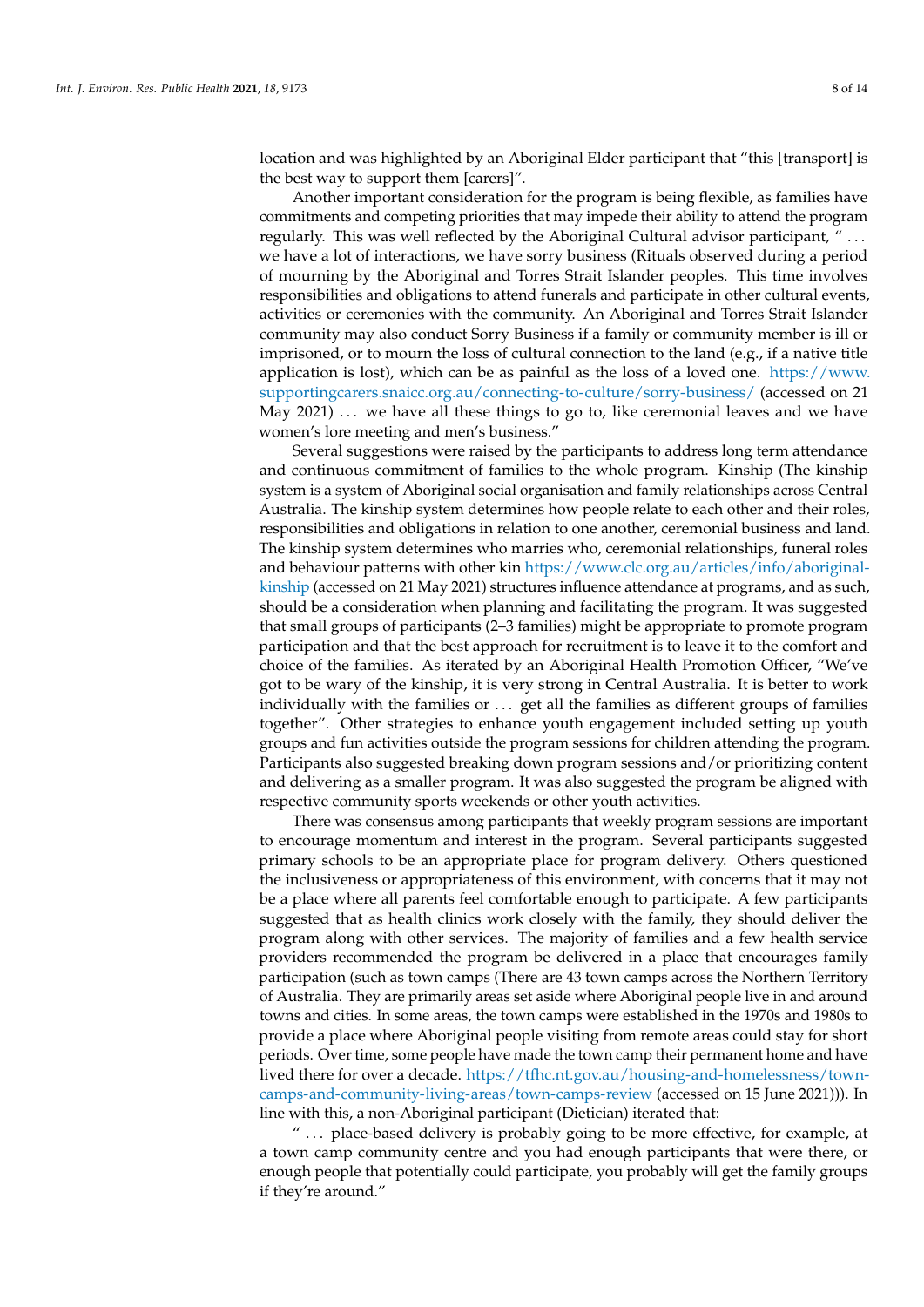It was suggested that the program could be delivered at the end of a school day aligning with the time for lunch or afternoon tea. The language and the content used need to be clear and interpreter services should be used throughout the program as required. Other recommendations included (i) to extensively use visual tools to engage families and children, (ii) to have direct focus on families' priorities, and (iii) to use localized information of the specific community while preparing program resources.

It was also suggested that the program delivery needs to be more hands on rather than continuous lecturing (a few examples included bush walks and cooking sessions) and that talking about various study topics in small groups is preferred to large groups. As suggested by the Aboriginal Cultural advisor participant, "Have that good communication . . . . They'll sit down and listen, but you might just listen to them first." Another Aboriginal Community Engagement Officer participant suggested the program delivery to be "culturally appropriate for the communities... something very simple, simple terms, nothing complex. Be flexible, it must be flexible if you're working with a family."

It was recommended the Aboriginal Health Promotion officers incorporate strategies for culturally appropriate program delivery that may include "hands-on stuff rather than sitting down and talking" and "having visual videos of young families or, you know, like Indigenous family videos . . . like this is what we're aiming to do, and show that, this is what this family is done etc."

#### *3.5. Recommendations for Program Layout and Sessions*

All participants agreed that the frequency (one session per week) and duration (2 h) of the original TTP program would be appropriate in the urban Central Australian context. Inviting Aboriginal people who had experienced chronic conditions, "like those ladies in renal, you know, the elders there, they can talk about their life experience around having that chronic condition" was suggested by the Aboriginal Cultural advisor participant and a few other participants.

Service providers and community members suggested individual family sessions as platforms for individual 'yarning sessions' and focused conversations for that particular family situation. This approach would assist in building trust and rapport between family members and program facilitators that is required for meaningful engagement. Booster sessions included in the TTP program were considered a good way of following up program participants however it was recommended that in Central Australia, the content included in booster sessions be more targeted according to the families' needs.

All participants agreed that it is important to set simple and short-term goals for children and family members attending the program. For example, an Aboriginal parent recommended that "the participants can come up with their own goals to the program and ask [for] advice on how to achieve those goals". Several suggestions to follow-up 'family goals' were suggested including using phone applications or closed social media groups or using simple surveys with tick boxes or smiley characters. Participants including health service providers, family groups and cultural advisors suggested that depending on the family circumstances, the process of 'following-up' could be time-consuming as iterated by an Aboriginal parent, it is important to "be more frequent in touch basing from facilitator's side, phone calls on how things are going, etc. [with families]."

#### *3.6. Addressing Social Determinants*

Participants highlighted the importance of acknowledging existing social determinants of health in the community to promote successful implementation and meaningful outcomes of the adapted program. Affordability and easy access of healthy food and drinks was a key concern in the community. It was suggested by an Elder that "all shops need to be involved". As iterated by a non-Aboriginal Dietitian participant, it is crucial to be "working with the settings—with the stores, with the hostels, the food supply" to enhance uptake of behaviours promoted by the adapted program.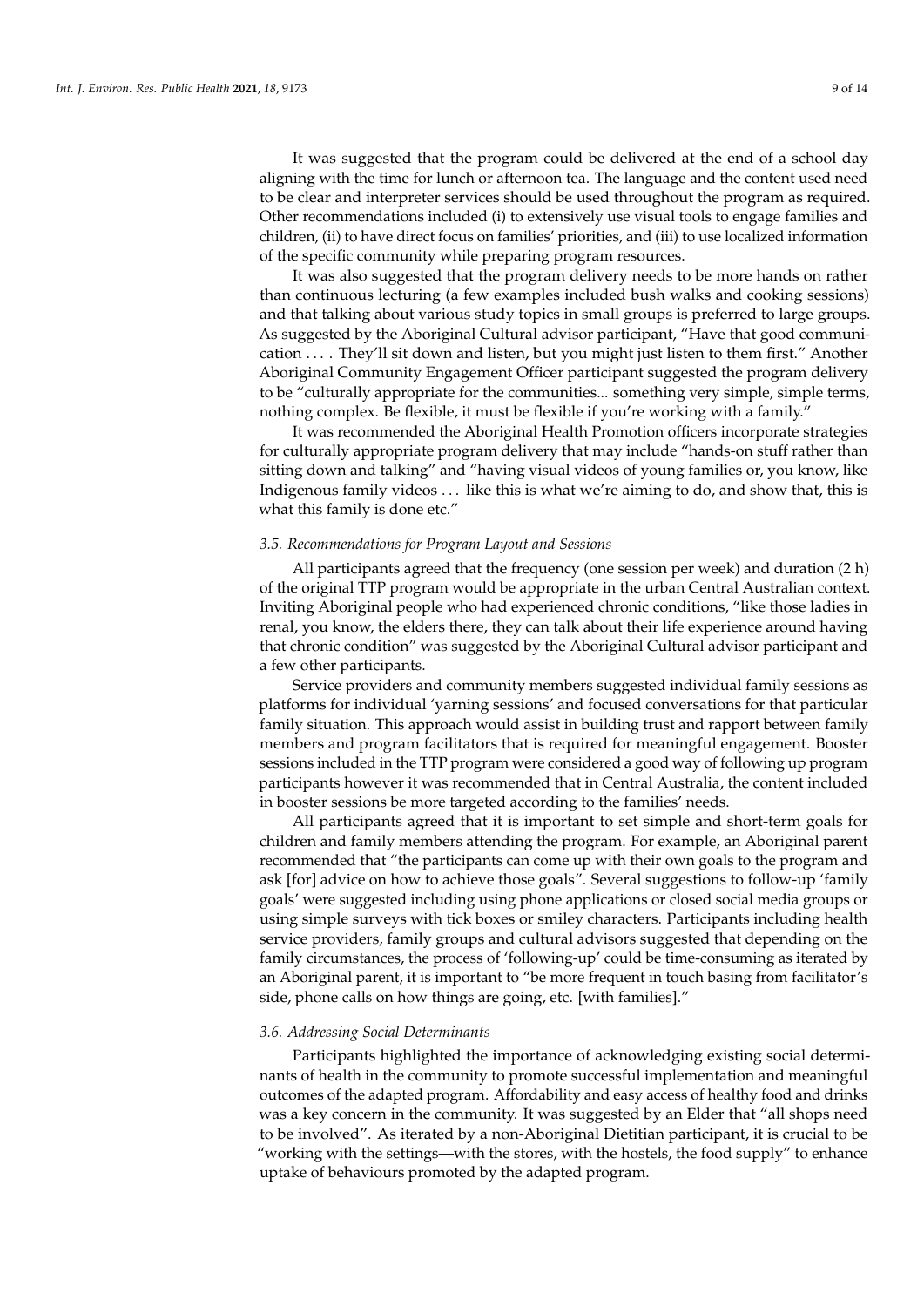# **4. Discussion**

This consultation project informed the adaptation of the TTP program for Aboriginal children and their families in Central Australia. Our consultations indicated a strong need for such a program that is owned and led by the community. Other major findings included the need for trained local facilitators, culturally appropriate program delivery and acknowledgment of social determinants of health within the community while implementing the program.

The principle finding of our study was that for successful implementation, a diabetes prevention program should be community-owned. There was evidence of already existing readiness by the community to receive and facilitate the program. This aligns with previous reports that highlight the benefits of community-owned programs in remote Aboriginal settings [\[37](#page-13-16)[–39\]](#page-13-17). Community-owned programs that embraced the authority and autonomy shared across community members were highlighted as successful and effective in the Australian setting [\[40–](#page-13-18)[43\]](#page-13-19). A literature review of community intervention strategies that specifically aimed to improve and maintain the general health and well-being of the Aboriginal and Torres Strait Islander people indicated that those intervention programs where members of the community defined their strengths and gaps and owned solutions to their problems successfully fostered community empowerment and effective implementation of the program. The review also highlighted the need for an appropriate evaluation methodology to further strengthen the evidence for program effectiveness [\[44\]](#page-14-0). These findings align with the suggestions raised by the cultural advisors who participated in our study, who advocated for a thorough evaluation plan of the proposed diabetes prevention program.

Our second finding highlighted the need for training and upskilling local facilitators from the community for program facilitation. This is closely related to the ownership facet of the program. Identifying community 'brokers' who understand the value of the proposed program and assigning facilitation to them is key in utilising the existing strength and capacity within the community [\[45\]](#page-14-1). Community facilitation has been reported to lead to successful program delivery through developing mutual trust between facilitator and participants, understanding priorities of the community and being flexible about program delivery [\[45\]](#page-14-1). Successful program delivery also relies on strong partnerships and collaborations [\[46\]](#page-14-2). Current study participants were potential facilitators for the program including health promotion officers and community engagement officers who expressed their desire to facilitate the proposed program. There was evidence of readiness from service providers who participated in the consultation to support the proposed program as it would fill an existing gap in the existing required services. Our study consultations further indicate that it is important to provide appropriate training regarding program sessions and facilitation, and to provide ongoing support from health care experts for the proposed program facilitators. This is well aligned with the original TTP program training components [\[21\]](#page-13-0).

Another important finding from the study was the significance of culturally appropriate program delivery. Cultural appropriateness draws from when the worldviews of the community are prioritised in program design and delivery [\[47](#page-14-3)[,48\]](#page-14-4). Previous work has highlighted the significance of prioritising First Nations worldviews and the importance of relationships and social connectedness as positive intrinsic determinants for obesity expression [\[49\]](#page-14-5). The Western biomedical model that emphasised calorie counts, diet restrictions, and exercise time were not valued as metrics of well-being among the Aboriginal participants of their study and were considered less effective in promoting lifestyle changes [\[49\]](#page-14-5). Several obesity prevention programs involving Aboriginal children have similarly identified the importance of incorporating careful and culturally appropriate facilitation approaches [\[25–](#page-13-4)[27\]](#page-13-6). Involvement of young facilitators as well as Elders in the program was recommended in this study to promote effective program delivery. Youth participation is important to sustain changes as well as to equip the emerging generation with leadership skills [\[45\]](#page-14-1). Young facilitators have the potential to influence and inspire young participants in the program using a 'big brother/sister' approach as quoted by one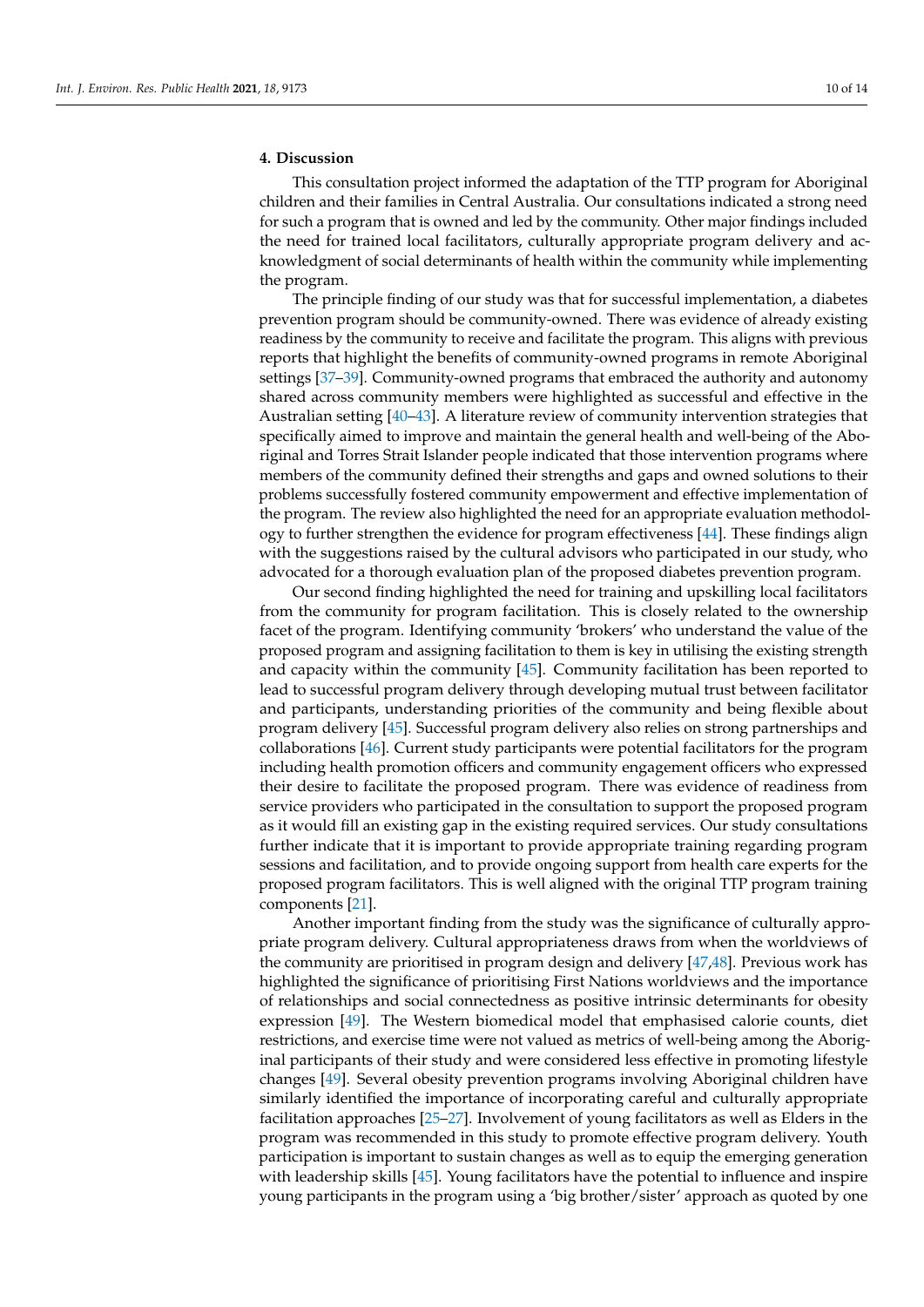of the participants during consultation. Participation of Elders in this program is equally critical in terms of mentoring the young champions as well as sharing their lived experiences with the families [\[50\]](#page-14-6). Sharing lived experiences has been reported to be an effective and preferred method of learning for many Aboriginal people [\[49](#page-14-5)[,51\]](#page-14-7), as also proposed in the current consultation by several Aboriginal community engagement officers who showed readiness to facilitate the proposed program. Elder's participation also instigates intergenerational knowledge transfer [\[45\]](#page-14-1).

Our findings also emphasize the importance of acknowledging the environmental and social context of the community while implementing the adapted TTP program. The complex interplay of wider social determinants, while instigating behaviour changes through lifestyle intervention programs (such as TTP), has been highlighted in the literature [\[52](#page-14-8)[,53\]](#page-14-9). While exploring the interactions between individual agency and societal influences, it was recommended that addressing the core social and environmental elements of the society is crucial to influence lifestyle changes [\[52\]](#page-14-8). Through our consultations, a series of factors relating to food insecurity including higher cost for healthy food items, lack of access to fresh fruits and vegetables, as well as co-morbidities of parents or caregivers and cultural obligations were highlighted by the participants as important determinants of lifestyle changes. While implementing the adapted TTP program, it is crucial to consider the social and environmental factors for successful and sustainable outcomes.

A major strength of this study was that it was designed in response to a community need. The study design and the delivery were led by Aboriginal researchers (L.M., K.C.) in partnership with Congress. Other strengths include in-depth consultation with a range of sectors of the community and prioritising Aboriginal perspectives. The active involvement of the local Aboriginal research officer (S.M.) to ensure local Aboriginal interpretation of data was key. However, the study is limited to perceptions and opinions of the study participants in one Central Australian urban setting as well as from a limited number of family groups. Hence, the findings may not represent all family groups or cannot be generalizable to other communities in or beyond Central Australia.

# **5. Conclusions**

Through actively engaging families, Elders and service providers, the current study provides recommendations for adapting a youth diabetes prevention program appropriate for the Central Australian context. This work highlights the identified need for such a program and recommends it is community owned and led. The approach taken to engage key stakeholder groups in the adaptation process in this study was important to meaningfully incorporate community perceptions. It is recommended that the proposed program is piloted in remote and urban community settings in Central Australia, led by a community-controlled health service.

**Author Contributions:** Conceptualization, L.M.-B., R.K. and L.M.; methodology, S.M., A.R., R.K., K.C., S.T. and L.M.; data analysis, A.R., S.M. and R.K.; data interpretation, S.M., A.R. and R.K., writing—original draft preparation, A.R.; writing—review and editing, L.M., S.M., B.S., S.T., L.A.B., K.C., J.B., D.D., K.A.S., L.M.-B. and R.K.; supervision, L.M.-B., L.M. and R.K.; project administration, A.R.; funding acquisition, L.M.-B. and L.M. All authors have read and agreed to the published version of the manuscript.

**Funding:** This research was funded by the Central Australian Academic Health Science Centre (grant ID #180411) and the Medical Research Future Fund (MRFF) (grant ID #180926). L.M.-B. was supported by an NHMRC Practitioner Fellowship (#1078477) and NHMRC Investigator grant (#APP1199628). This paper reflects the views of the authors and not the NHMRC nor MRFF. The funders had no role in study design, data collection and analysis, decision to publish or preparation of the manuscript.

**Institutional Review Board Statement:** The study was conducted according to the guidelines of the Declaration of Helsinki, and approved by the Central Australian Human Research Ethics Committee (CA-19-3343). Other approvals from Congress, Central Australian Health Services, other Primary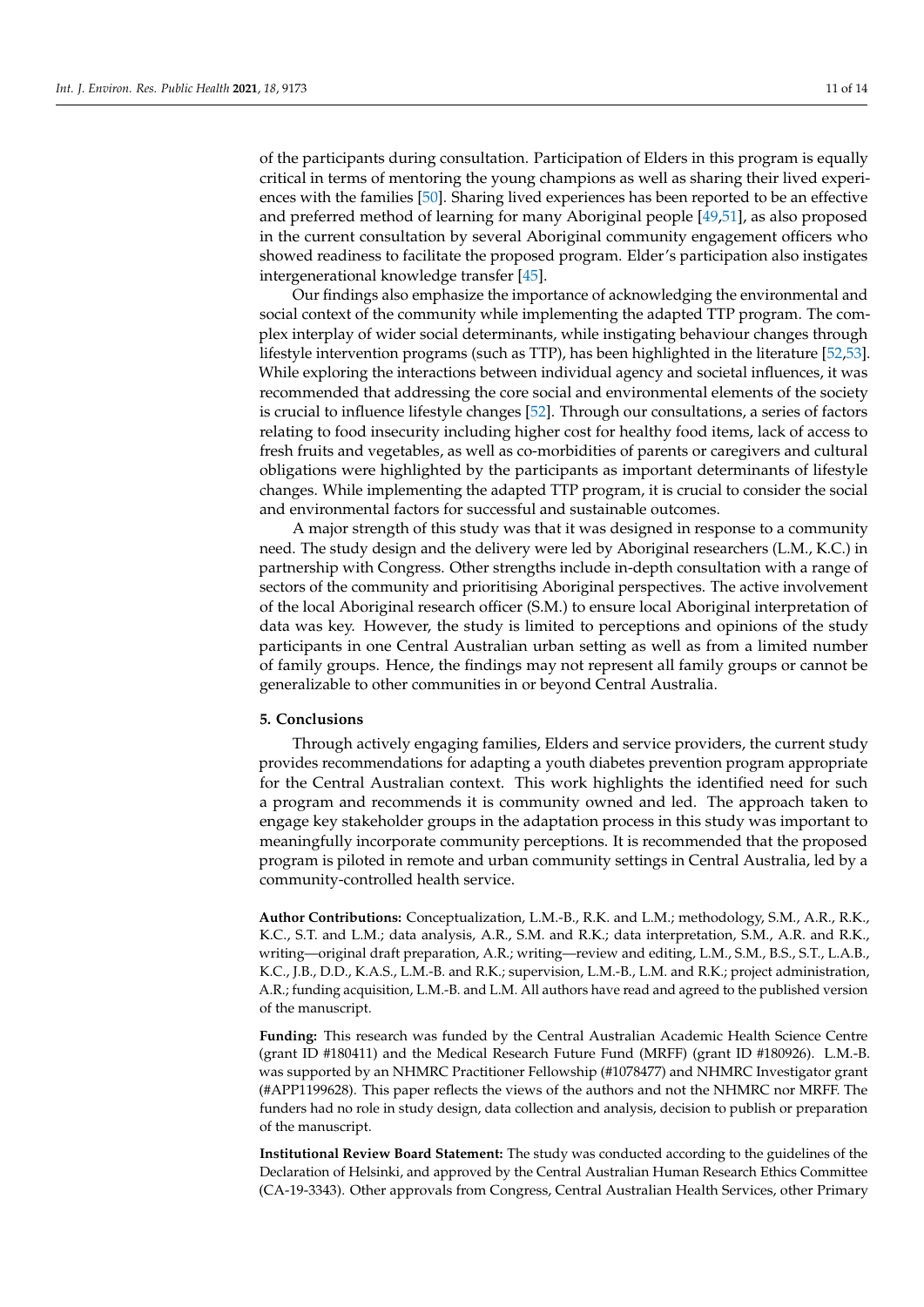Health Care services and the Northern Territory Department of Education were obtained prior to commencing the project.

**Informed Consent Statement:** Informed consent was obtained from all participants involved in the study.

**Data Availability Statement:** The data presented in this study are available on request from the corresponding author. The data are not publicly available due to privacy reasons.

**Acknowledgments:** We gratefully acknowledge all families and service providers who participated in the consultation. We acknowledge the support provided by the Central Australian Aboriginal Congress, members of the Technical Reference Group and the Dietitian Working Group. We also thank the Diabetes across the Lifecourse: Northern Australia Partnership's Aboriginal and Torres Strait Islander Advisory Group and Clinical Reference Group, Northern Territory (NT) health professionals from NT Department of Health hospitals, remote primary healthcare, Healthy Living NT and Aboriginal Community Controlled Health Organizations.

**Conflicts of Interest:** The authors declare no conflict of interest. The funders had no role in the design of the study; in the collection, analyses, or interpretation of data; in the writing of the manuscript, or in the decision to publish the results.

#### **References**

- <span id="page-12-0"></span>1. AIHW. *Type 2 Diabetes in Australia's Children and Young People: A Working Paper*; Australian Institute of Health and Welfare: Canberra, Australia, 2014.
- <span id="page-12-1"></span>2. Shaw, J. Epidemiology of childhood type 2 diabetes and obesity. *Pediatr. Diabetes* **2007**, *8*, 7–15. [\[CrossRef\]](http://doi.org/10.1111/j.1399-5448.2007.00329.x)
- 3. Zimmet, P.; Alberti, K.G.M.; Kaufman, F.; Tajima, N.; Silink, M.; Arslanian, S.; Wong, G.; Bennett, P.; Shaw, J.; Caprio, S.; et al. The metabolic syndrome in children and adolescents—An IDF consensus report. *Pediatr. Diabetes* **2007**, *8*, 299–306. [\[CrossRef\]](http://doi.org/10.1111/j.1399-5448.2007.00271.x)
- 4. Young, T.; Dean, H.J.; Flett, B.; Wood-Steiman, P. Childhood obesity in a population at high risk for type 2 diabetes. *J. Pediatr.* **2000**, *136*, 365–369. [\[CrossRef\]](http://doi.org/10.1067/mpd.2000.103504)
- <span id="page-12-2"></span>5. Writing Group for the SEARCH for Diabetes in Youth Study Group 1; Dabelea, D.; Bell, A.R.; D'Agostino, R.B., Jr.; Imperatore, G.; Johansen, J.M.; Linder, B.; Liu, L.L.; Loots, B.; Marcovina, S.; et al. Incidence of diabetes in youth in the United States. *JAMA* **2007**, *297*, 2716–2724.
- <span id="page-12-3"></span>6. Haynes, A.; Curran, J.A.; Davis, E.A. Two decades of increasing incidence of childhood-onset type 2 diabetes in Western Australia (2000–2019). *Med. J. Aust.* **2021**, *214*, 285. [\[CrossRef\]](http://doi.org/10.5694/mja2.50970)
- <span id="page-12-12"></span>7. Titmuss, A.; Davis, E.A.; Brown, A.; Maple-Brown, L.J. Emerging diabetes and metabolic conditions among Aboriginal and Torres Strait Islander young people. *Med. J. Aust.* **2019**, *210*, 111–113.e1. [\[CrossRef\]](http://doi.org/10.5694/mja2.13002) [\[PubMed\]](http://www.ncbi.nlm.nih.gov/pubmed/30656687)
- <span id="page-12-4"></span>8. Azzopardi, P.S.; Sawyer, S.M.; Carlin, J.B.; Degenhardt, L.; Brown, N.; Brown, A.; Patton, G. Health and wellbeing of Indigenous adolescents in Australia: A systematic synthesis of population data. *Lancet* **2018**, *391*, 766–782. [\[CrossRef\]](http://doi.org/10.1016/S0140-6736(17)32141-4)
- <span id="page-12-5"></span>9. ABS. *Australian Aboriginal and Torres Strait Islander Health Survey: First Results, Australia, 2012–13*; Australian Bureau of Statistics: Canberra, Australia, 2013.
- <span id="page-12-6"></span>10. ABS. *National Aboriginal and Torres Strait Islander Health Survey, 2018–19*; Catalogue no: 4715.0; Australian Bureau of Statistics: Canberra, Australia, 2019.
- <span id="page-12-7"></span>11. Sherwood, J. Colonisation—It's bad for your health: The context of aboriginal health. *Contemp. Nurse* **2013**, 4085–4113. [\[CrossRef\]](http://doi.org/10.5172/conu.2013.4085)
- <span id="page-12-8"></span>12. Gracey, M.; King, M. Indigenous health part 1: Determinants and disease patterns. *Lancet* **2009**, *374*, 65–75. [\[CrossRef\]](http://doi.org/10.1016/S0140-6736(09)60914-4)
- <span id="page-12-9"></span>13. Colles, S.L.; Maypilama, E.; Brimblecombe, J. Food, food choice and nutrition promotion in a remote Australian Aboriginal community. *Aust. J. Prim. Health* **2014**, *20*, 365–372. [\[CrossRef\]](http://doi.org/10.1071/PY14033)
- 14. McCarthy, L.; Chang, A.B.; Brimblecombe, J. Food Security Experiences of Aboriginal and Torres Strait Islander Families with Young Children in An Urban Setting: Influencing Factors and Coping Strategies. *Int. J. Environ. Res. Public Health* **2018**, *15*, 2649. [\[CrossRef\]](http://doi.org/10.3390/ijerph15122649)
- <span id="page-12-10"></span>15. Brimblecombe, J.; Maypilama, E.; Colles, S.; Scarlett, M.; Dhurrkay, J.G.; Ritchie, J.; O'Dea, K. Factors Influencing Food Choice in an Australian Aboriginal Community. *Qual. Health Res.* **2014**, *24*, 387–400. [\[CrossRef\]](http://doi.org/10.1177/1049732314521901) [\[PubMed\]](http://www.ncbi.nlm.nih.gov/pubmed/24549409)
- <span id="page-12-11"></span>16. Maple-Brown, L.J.; Graham, S.; McKee, J.; Wicklow, B. Walking the path together: Incorporating Indigenous knowledge in diabetes research. *Lancet Diabetes Endocrinol.* **2020**, *8*, 559–560. [\[CrossRef\]](http://doi.org/10.1016/S2213-8587(20)30188-1)
- <span id="page-12-13"></span>17. Patton, G.C.; Sawyer, S.M.; Santelli, J.S.; A Ross, D.; Afifi, R.; Allen, N.; Arora, M.; Azzopardi, P.; Baldwin, W.; Bonell, C.; et al. Our future: A Lancet commission on adolescent health and wellbeing. *Lancet* **2016**, *387*, 2423–2478. [\[CrossRef\]](http://doi.org/10.1016/S0140-6736(16)00579-1)
- <span id="page-12-14"></span>18. Kirkham, R.; Maple-Brown, L.; Freeman, N.; Beaton, B.; Lamilami, R.; Hausin, M.; Puruntatemeri, A.-M.; Wood, P.; Signal, S.; Majoni, S.; et al. Incorporating indigenous knowledge in health services: A consumer partnership framework. *Public Health* **2019**, *176*, 159–162. [\[CrossRef\]](http://doi.org/10.1016/j.puhe.2018.08.009) [\[PubMed\]](http://www.ncbi.nlm.nih.gov/pubmed/30528543)
- <span id="page-12-15"></span>19. Cunningham, S.A.; Kramer, M.; Narayan, K.V. Incidence of Childhood Obesity in the United States. *N. Engl. J. Med.* **2014**, *370*, 403–411. [\[CrossRef\]](http://doi.org/10.1056/NEJMoa1309753)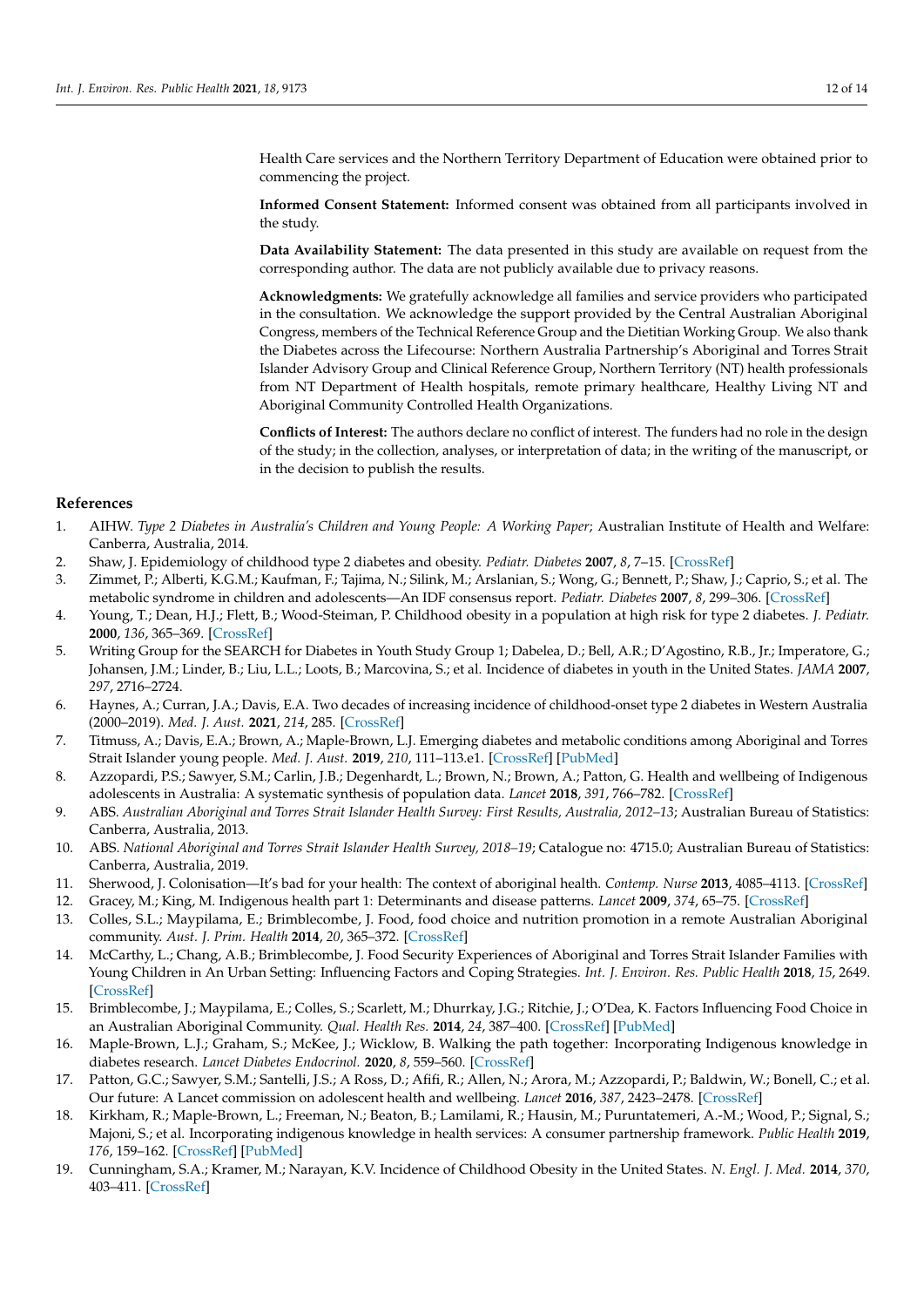- 20. Venn, A.J.; Thomson, R.; Schmidt, M.; Cleland, V.J.; A Curry, B.; Gennat, H.C.; Dwyer, T. Overweight and obesity from childhood to adulthood: A follow-up of participants in the 1985 Australian Schools Health and Fitness Survey. *Med. J. Aust.* **2007**, *186*, 458–460. [\[CrossRef\]](http://doi.org/10.5694/j.1326-5377.2007.tb00997.x)
- <span id="page-13-0"></span>21. Sauder, K.A.; Dabelea, D.; Bailey-Callahan, R.; Lambert, S.K.; Powell, J.; James, R.; Percy, C.; Jenks, B.F.; Testaverde, L.; Thomas, J.M.; et al. Targeting risk factors for type 2 diabetes in American Indian youth: The Tribal Turning Point pilot study. *Pediatr. Obes.* **2017**, *13*, 321–329. [\[CrossRef\]](http://doi.org/10.1111/ijpo.12223)
- <span id="page-13-1"></span>22. Caballero, B.; Clay, T.; Davis, S.M.; Ethelbah, B.; Rock, B.H.; Lohman, T.; Norman, J.; Story, M.; Stone, E.J.; Stephenson, L.; et al. Pathways: A school-based, randomized controlled trial for the prevention of obesity in American Indian schoolchildren. *Am. J. Clin. Nutr.* **2003**, *78*, 1030–1038. [\[CrossRef\]](http://doi.org/10.1093/ajcn/78.5.1030) [\[PubMed\]](http://www.ncbi.nlm.nih.gov/pubmed/14594792)
- <span id="page-13-3"></span>23. Paradis, G. Impact of a Diabetes Prevention Program on Body Size, Physical Activity, and Diet Among Kanien'keha:ka (Mohawk) Children 6 to 11 Years Old: 8-Year. Results From the Kahnawake Schools Diabetes Prevention Project. *Pediatrics* **2005**, *115*, 333–339. [\[CrossRef\]](http://doi.org/10.1542/peds.2004-0745)
- <span id="page-13-2"></span>24. Anderson, Y.C.; Wynter, L.E.; Grant, C.C.; Cave, T.L.; Derraik, J.G.B.; Cutfield, W.S.; Hofman, P.L. A Novel Home-Based Intervention for Child and Adolescent Obesity: The Results of the Whanau Pakari Randomized Controlled Trial. *Obesity* **2017**, *25*, 1965–1973. [\[CrossRef\]](http://doi.org/10.1002/oby.21967)
- <span id="page-13-4"></span>25. Innes-Hughes, C.; Henderson, L.; Radvan, D.; Rissel, C. *Cultural Adaptation of the Go4Fun®Program for Delivery with Aboriginal Communities in NSW Report*; NSW Ministry of Health: St Leonards, Australia, 2016.
- <span id="page-13-5"></span>26. Binge, L. *PEACH Adaption Project for Aboriginal and Torres Strait Islander Families*; Final Report (Phase 1); Queensland University of Technology: Brisbane, Australia, 2015.
- <span id="page-13-6"></span>27. Robinson, G.; Tyler, W.; Jones, Y.; Silburn, S.; Zubrick, S.R. Context, Diversity and Engagement: Early Intervention with Australian Aboriginal Families in Urban and Remote Contexts. *Child. Soc.* **2011**, *26*, 343–355. [\[CrossRef\]](http://doi.org/10.1111/j.1099-0860.2010.00353.x)
- <span id="page-13-7"></span>28. CDC. The Diabetes Prevention Program (DPP). *Descr. Lifestyle Interv.* **2002**, *25*, 2165–2171.
- <span id="page-13-8"></span>29. Knowler, W.C.; Barrett-Connor, E.; Fowler, S.E.; Hamman, R.F.; Lachin, J.M.; Walker, E.A.; Nathan, D.M. Diabetes Prevention Program Research Group. Reduction in the Incidence of Type 2 Diabetes with Lifestyle Intervention or Metformin. *N. Engl. J. Med.* **2002**, *346*, 393–403.
- <span id="page-13-9"></span>30. Menzies—School of Health Research. DIABETES Across the LIFECOURSE—Northern Australia Partnership. Improving Systems of Care and Services for People with Diabetes and Their Families in Rural and Remote Australia (NT, FNQ & Kimberley). 2011. Available online: <https://dipp.org.au/> (accessed on 16 March 2021).
- <span id="page-13-10"></span>31. Central Australian Aboriginal Congress. 2021. Available online: <https://www.caac.org.au/> (accessed on 28 July 2021).
- <span id="page-13-11"></span>32. .idcommunity. The Population Experts. Central Australia—Population and Dwellings. 2020. Available online: [https://profile.id.](https://profile.id.com.au/rda-northern-territory/population?WebID=310) [com.au/rda-northern-territory/population?WebID=310](https://profile.id.com.au/rda-northern-territory/population?WebID=310) (accessed on 28 July 2021).
- <span id="page-13-12"></span>33. Northern Territory Government. Northern Territory Economy—Population. 2020. Available online: [https://nteconomy.nt.gov.](https://nteconomy.nt.gov.au/population) [au/population](https://nteconomy.nt.gov.au/population) (accessed on 2 April 2021).
- <span id="page-13-13"></span>34. Baum, F.; MacDougall, C.; Smith, D. Participatory action research. *J. Epidemiol. Community Health* **2006**, *60*, 854–857. [\[CrossRef\]](http://doi.org/10.1136/jech.2004.028662) [\[PubMed\]](http://www.ncbi.nlm.nih.gov/pubmed/16973531)
- <span id="page-13-14"></span>35. Harfield, S.; Pearson, O.; Morey, K.; Kite, E.; Canuto, K.; Glover, K.; Gomersall, J.S.; Carter, D.; Davy, C.; Aromataris, E.; et al. Assessing the quality of health research from an Indigenous perspective: The Aboriginal and Torres Strait Islander quality appraisal tool. *BMC Med. Res. Methodol.* **2020**, *20*, 1–9. [\[CrossRef\]](http://doi.org/10.1186/s12874-020-00959-3)
- <span id="page-13-15"></span>36. Dudgeon, P.; Bray, A.; Darlaston-Jones, D.; Walker, R. *Aboriginal Participatory Action Research: An Indigenous Research Methodology Strengthening Decolonisation and Social and Emotional Wellbeing in Discussion Paper*; The Lowitja Institute: Melbourne, Australia, 2020.
- <span id="page-13-16"></span>37. Morley, S.R. *What Works in Effective Indigenous Community Managed Programs and Organisations*; Australian Institute of Family Studies: Melbourne, Australia, 2015.
- 38. Seear, K.H.; Atkinson, D.; Lelievre, M.P.; Henderson-Yates, L.M.; Marley, J. Piloting a culturally appropriate, localised diabetes prevention program for young Aboriginal people in a remote town. *Aust. J. Prim. Health* **2019**, *25*, 495. [\[CrossRef\]](http://doi.org/10.1071/PY19024) [\[PubMed\]](http://www.ncbi.nlm.nih.gov/pubmed/31581978)
- <span id="page-13-17"></span>39. Seear, K.H.; Atkinson, D.N.; Henderson-Yates, L.M.; Lelievre, M.P.; Marley, J.V. Maboo wirriya, be healthy: Community-directed development of an evidence-based diabetes prevention program for young Aboriginal people in a remote Australian town. *Eval. Program Plan.* **2020**, *81*, 101818. [\[CrossRef\]](http://doi.org/10.1016/j.evalprogplan.2020.101818)
- <span id="page-13-18"></span>40. Hoffmann, B.D.; Roeger, S.; Wise, P.; Dermer, J.; Yunupingu, B.; Lacey, D.; Yunupingu, D.; Marika, B.; Marika, M.; Panton, B. Achieving highly successful multiple agency collaborations in a cross-cultural environment: Experiences and lessons from Dhimurru Aboriginal Corporation and partners. *Ecol. Manag. Restor.* **2012**, *13*, 42–50. [\[CrossRef\]](http://doi.org/10.1111/j.1442-8903.2011.00630.x)
- 41. Smith, K.; Grundy, J.; Nelson, H.J. Culture at the centre of community based aged care in a remote Australian Indigenous setting: A case study of the development of Yuendumu Old People's Programme. *Rural Remote Health* **2010**, *10*, 1422.
- 42. Tsey, K.; Every, A. Evaluating Aboriginal empowerment programs: The case of Family WellBeing. *Aust. N. Z. J. Public Health* **2000**, *24*, 509–514. [\[CrossRef\]](http://doi.org/10.1111/j.1467-842X.2000.tb00501.x) [\[PubMed\]](http://www.ncbi.nlm.nih.gov/pubmed/11109688)
- <span id="page-13-19"></span>43. Campbell, D.; Pyett, P.; McCarthy, L. Community development interventions to improve Aboriginal health: Building an evidence base. *Health Sociol. Rev.* **2007**, *16*, 304–314. [\[CrossRef\]](http://doi.org/10.5172/hesr.2007.16.3-4.304)